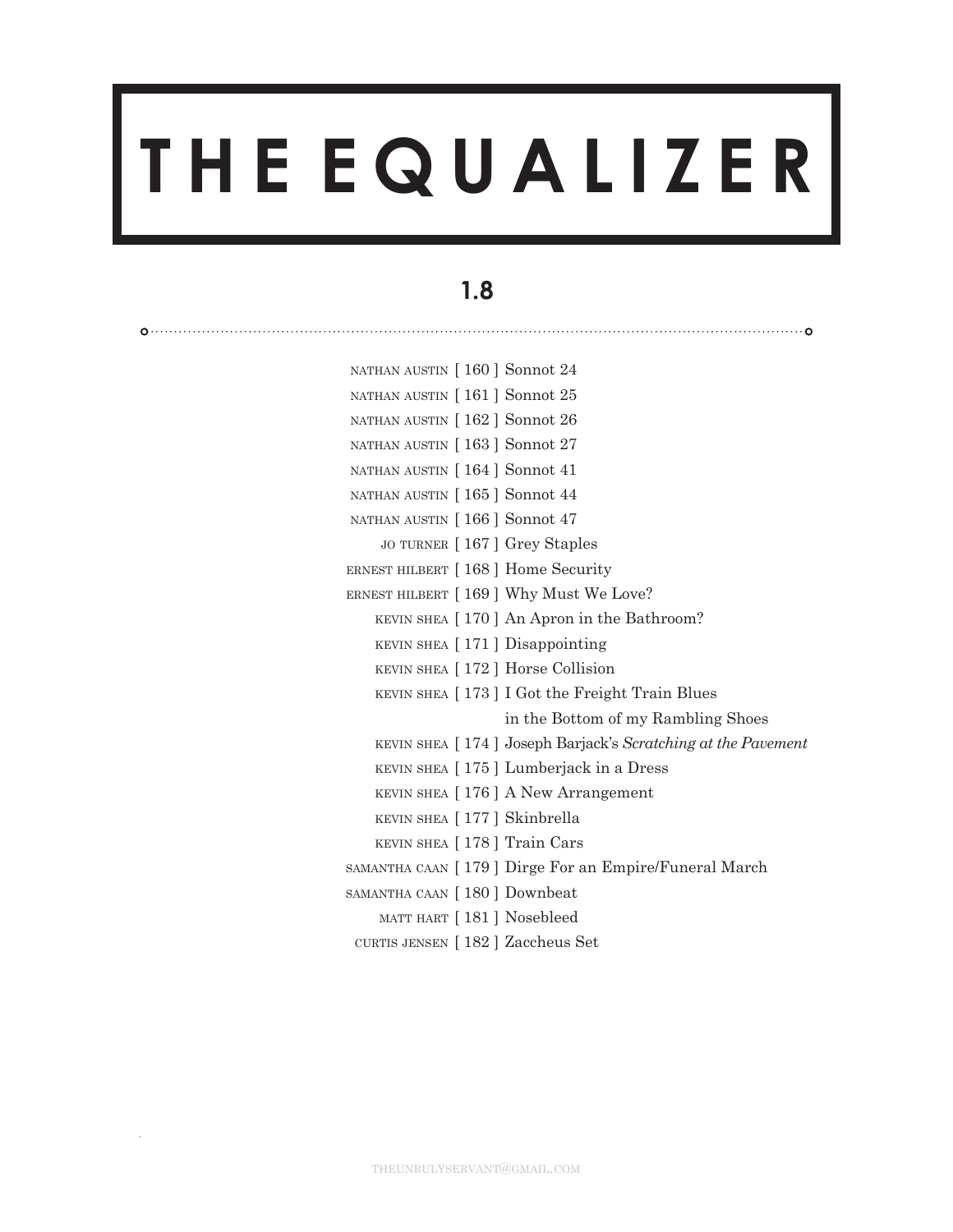the very

evers far is too

far as in the moon is long

 $- - -$ 

of thinned words

My verse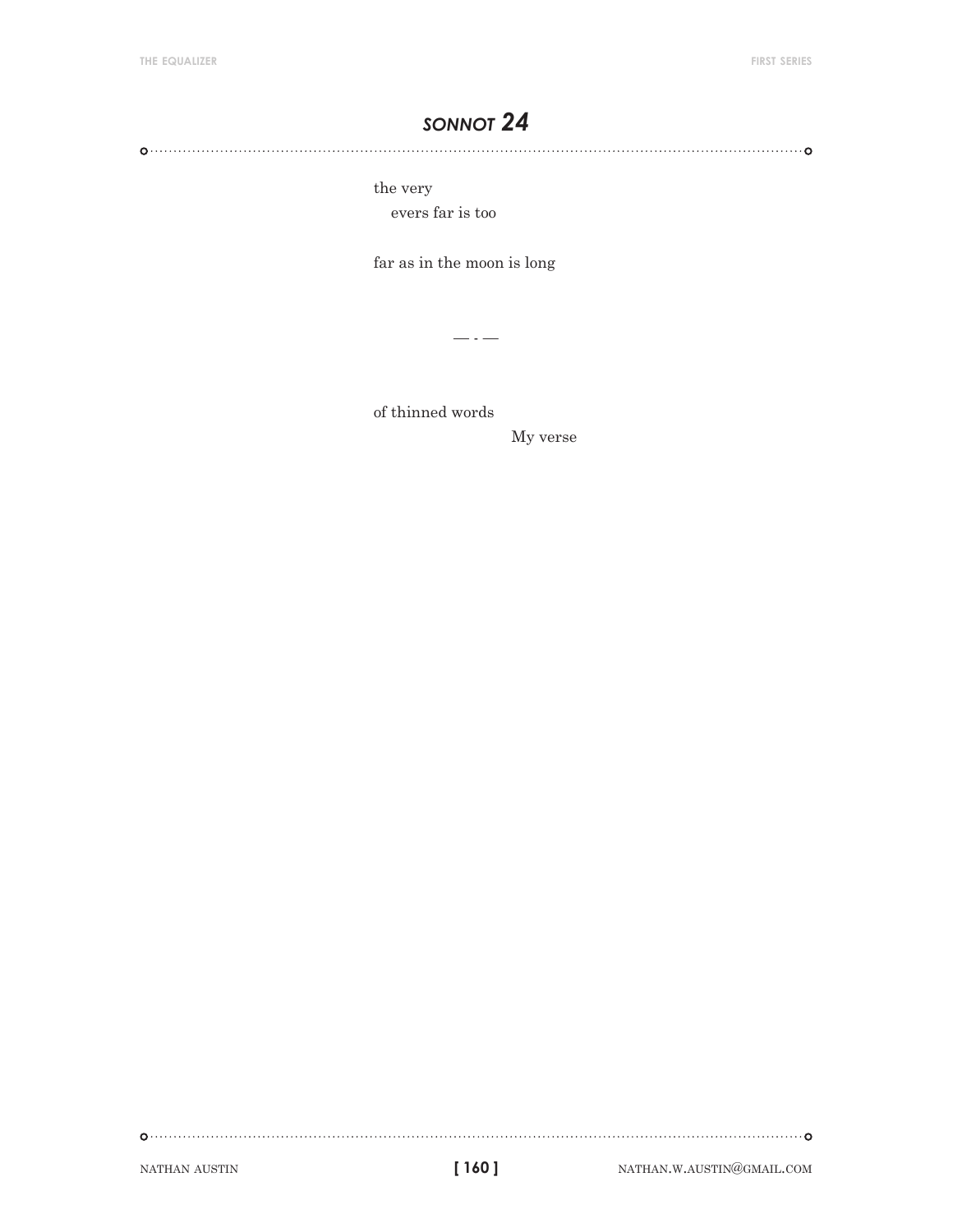& to seem / some words not being tongue

-tied &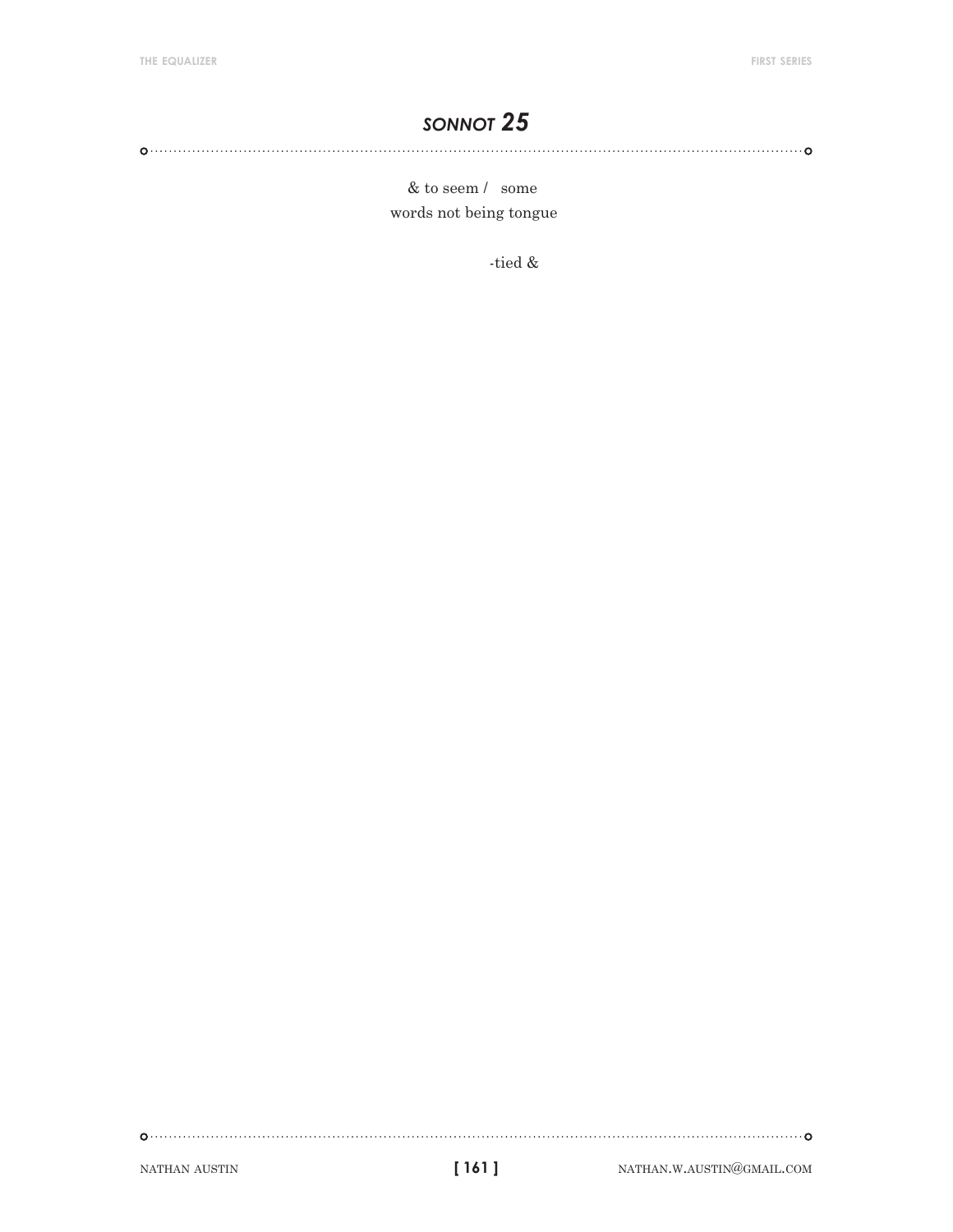I am / for quill, my love — my siledge silent against feath'r'd words, so to seek

and found as every being — My book and words / in I'll my last do no sing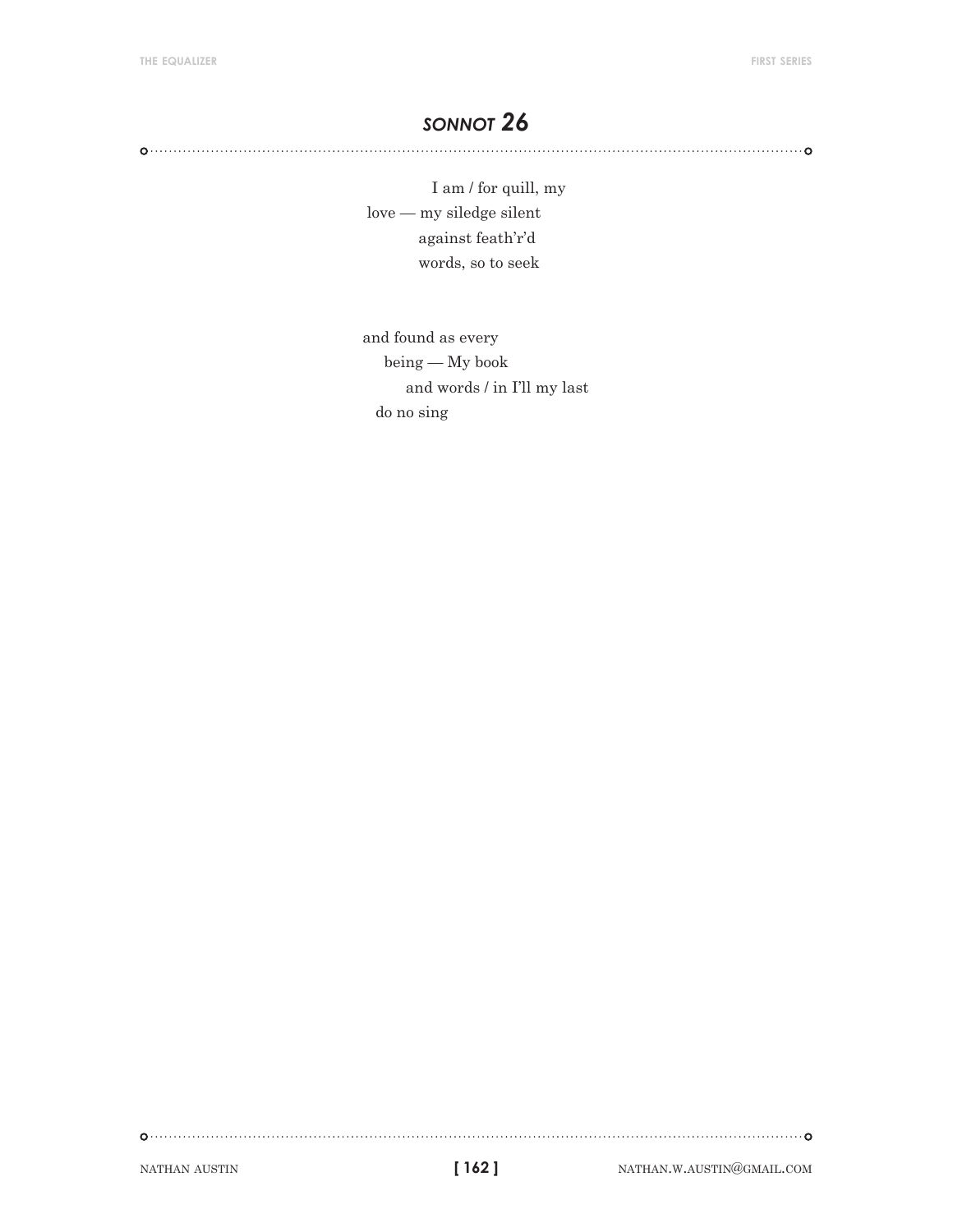and and I am aid, as nurse

> to set spin / to to the wheres which eye the thought by

there your pattern / will cross / was numbers' words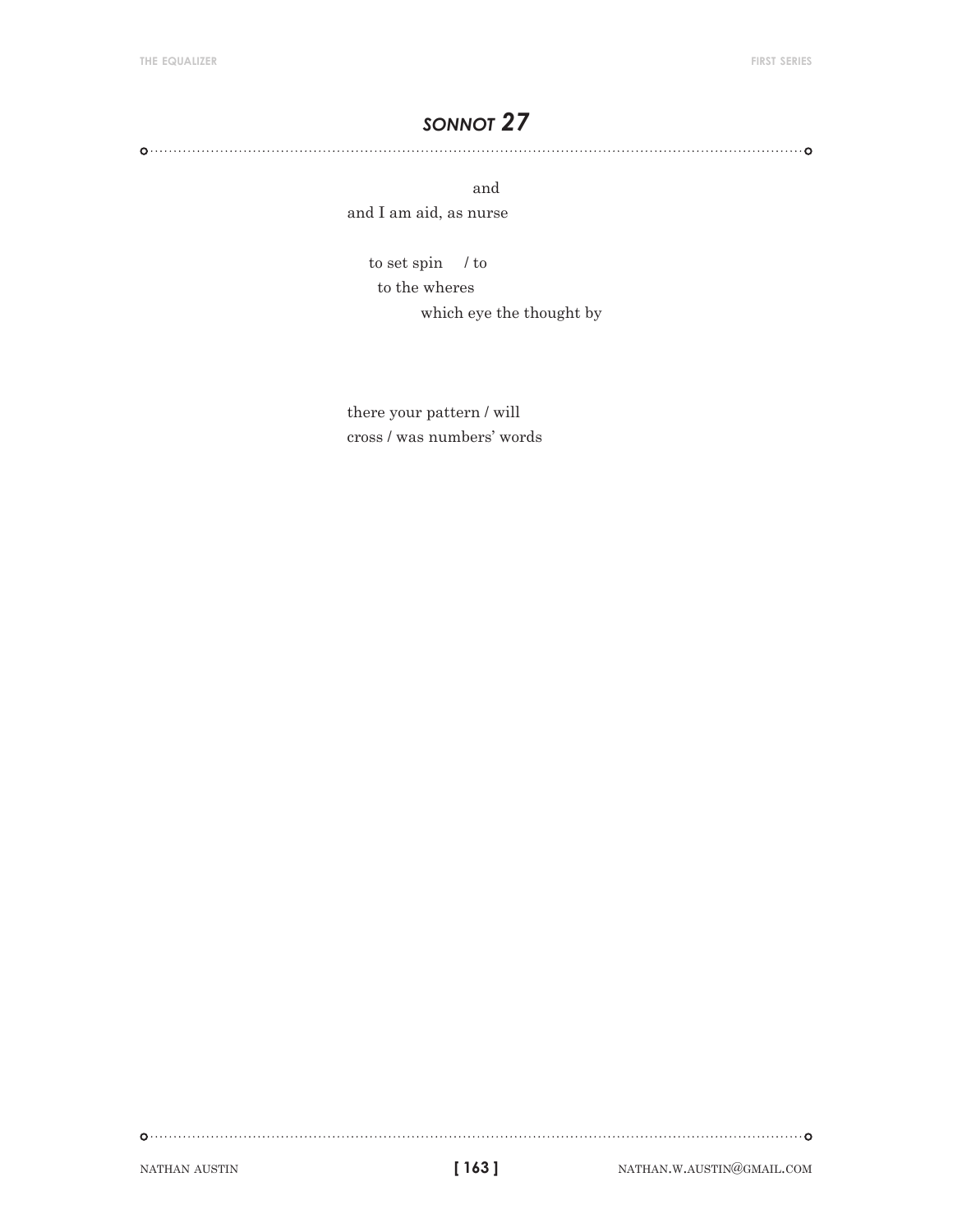Follow night with that cruel

fever so fair that the world go true.

Make mind see my love 's eyes, not find my lips

of a language so tonguetied

that my feathers of my hearts turn turn'd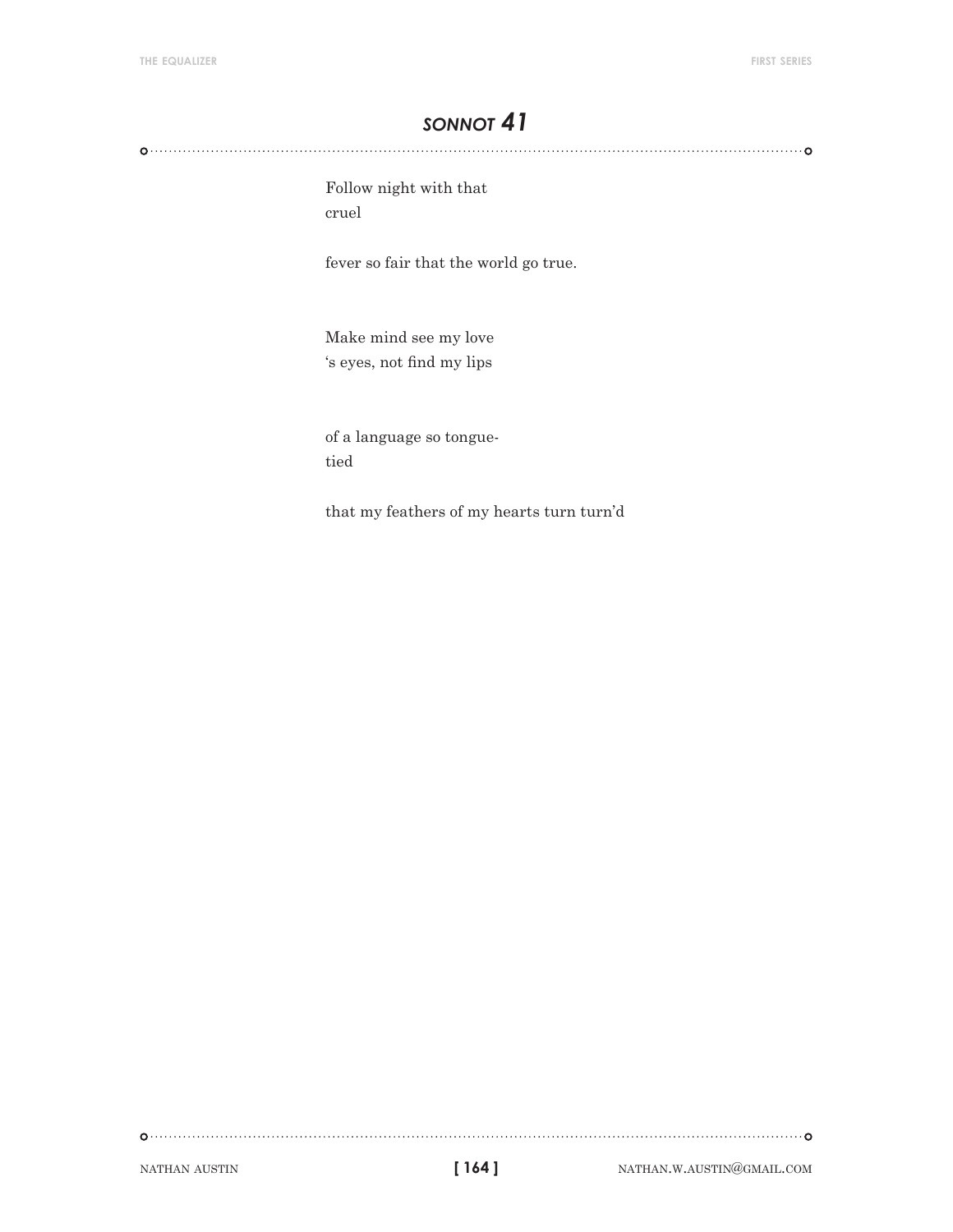If I in my science belight — if I make untold

words of skill & subtle err

'd false. If thin of hearts, sound of my side

Words / my words of view.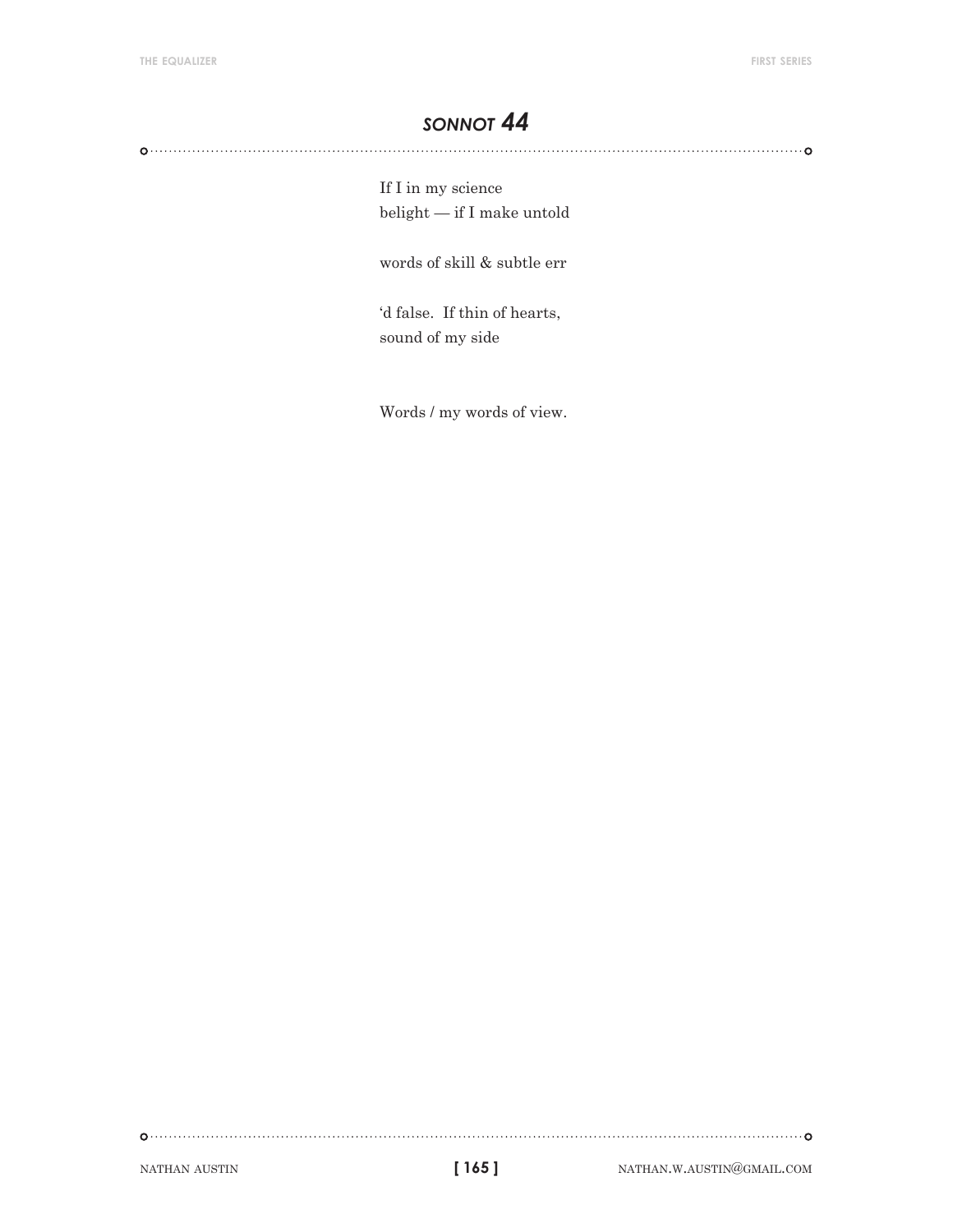And

 and tongue fast as flame, and love,

 as your love should shake

nightless

— - —

*— Voices unknow, and —*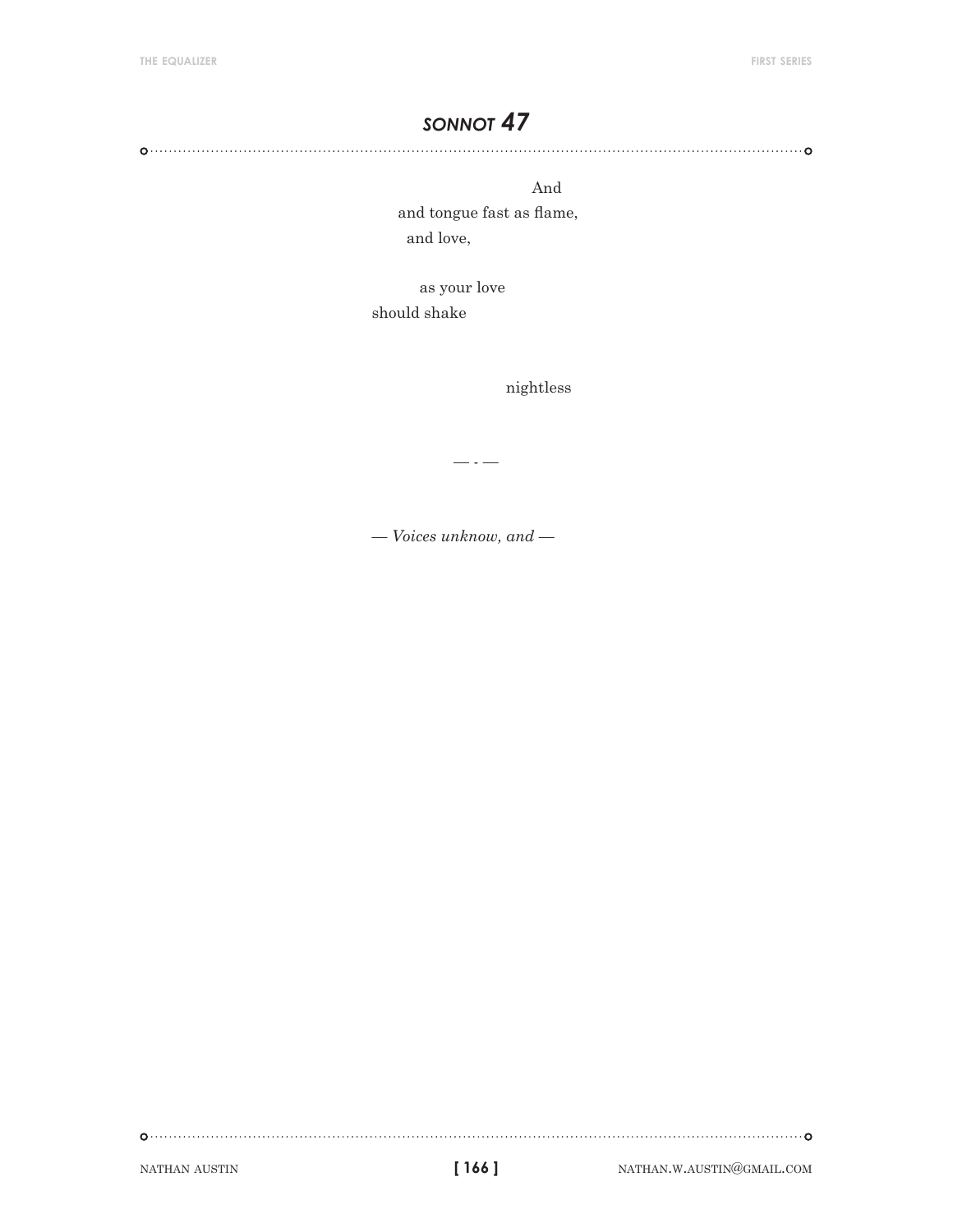#### *grey staples*

#### morning meeting

all night swimming to the buoy Taos, uncomplicated June . . . saxophone brown corduroy I walked away from the machine Archbishop Scientific "And It Stoned Me"'s not Scarlett O'Hara

sleeping alone

W. Irving's mosque shucks troubadour tiara owls anchor East Montpelier hola nympho Bobcat I doff Deerfield petunias (quelch apple backlash) Tyler Florence namby-pamby Christina Hendricks hospitality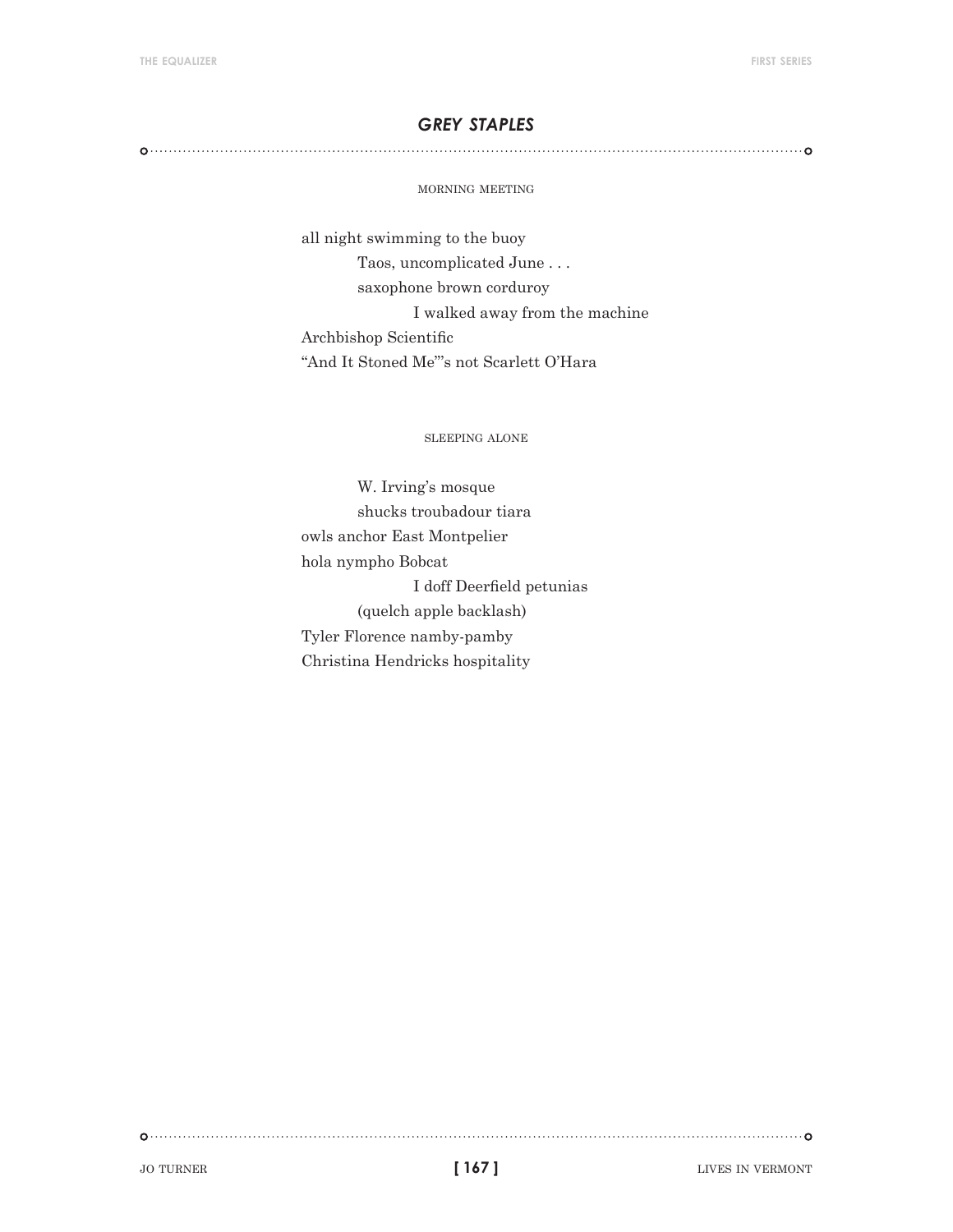#### *home security*

Quick with fear, panic for things that can be lost, You view a violent shadow, cracked by sun, Something that follows you, but not too close. You might catch it peering through your faint frost-Rinked windows and run for your household gun. You might trail it with mob and open noose, But it escapes, if it was ever there, Sunk like a boulder rolled in a lake, or Swift disappearance of a peregrine, Fast glint of cat's eyes in an alley, deer Vanishing into high blonde grass, the blur Of bats on a smoky dusk porch, flash of fin, Rising then swiftly sinking in a sea, Moving, near, the last thing you will see. Me.

ERNEST HILBERT **exercise in the set of 168** and 168 and 168 eVERSERADIO.COM

**[ 168 ]**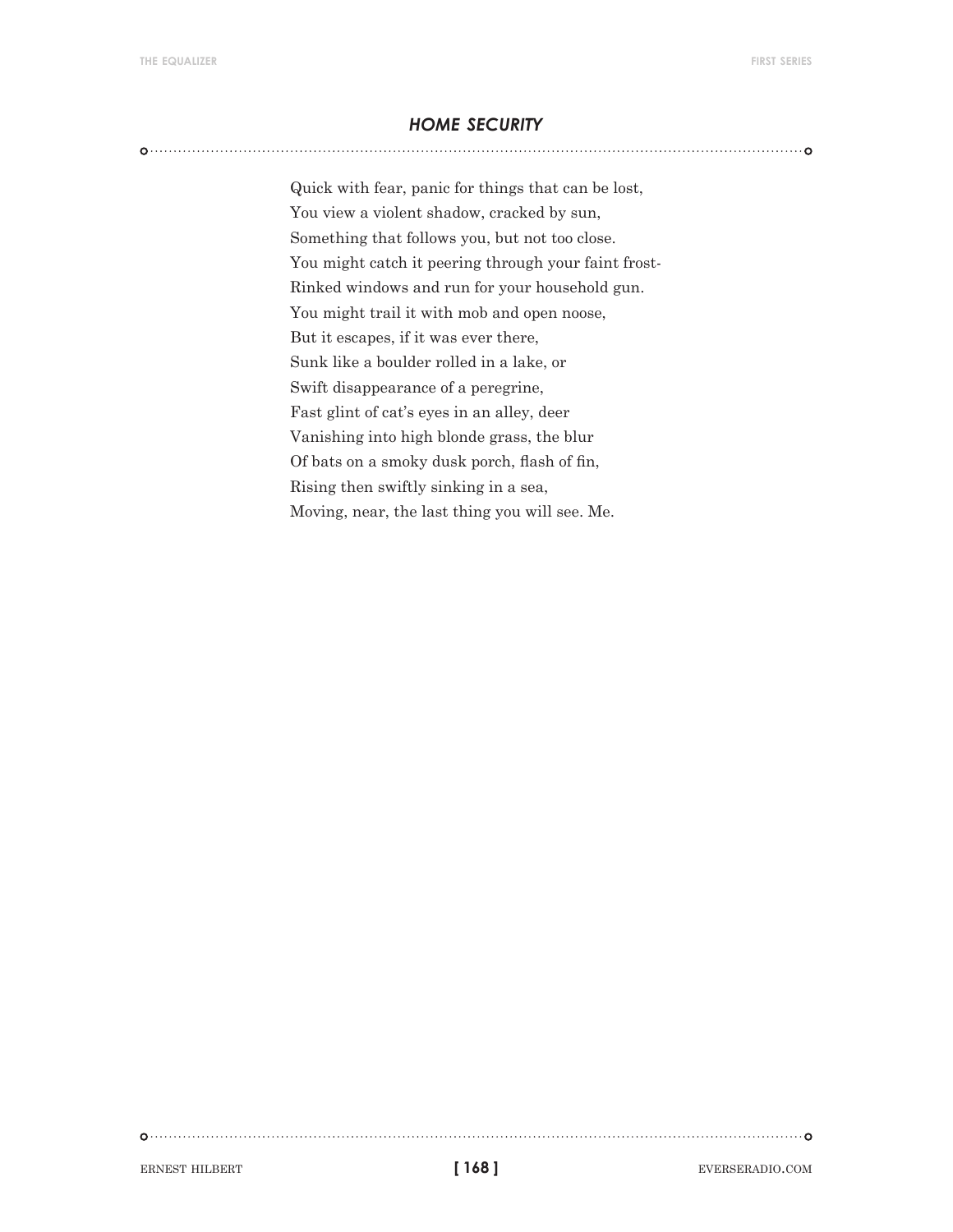### *why must we love?*

*Epithalamium, for Elizabeth Gold and Daniel Felsenfeld*

Why must we love? Perhaps as Plato thought, Zeus hacked jealous man into two parts, So we struggle, our whole lives, to reunite; Or Shakespeare's lovers—struck through with stars, caught In a love that promises doom—who find their hearts Seared like coals and drown them in endless night. But this is too much for us! We are not Useful myths, nor mere characters undone On a stage; yet our two strengths are as great As these and other stories we are taught: Planets trained eternally around one sun, On looped orbits, two distinct but linked mates, Lit by the same light, drawn by the same force That formed us all and keeps us in its course.

ERNEST HILBERT **EVERSERADIO.COM**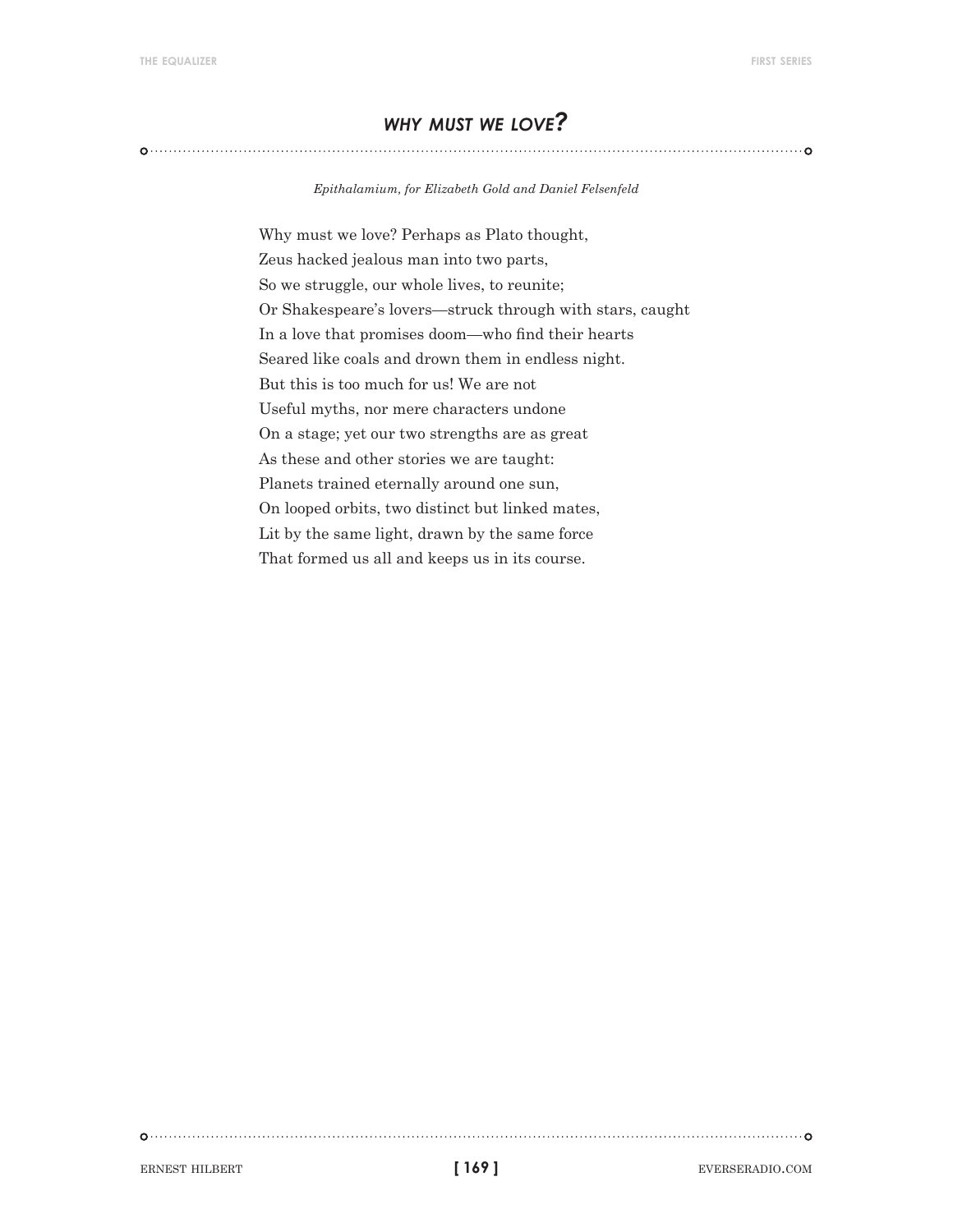#### *an apron in the bathroom?*

An apron in the bathroom. A napron in the bath, room for two. Hold this skateboard, split more silver & grey, gramophone on the shirt. Like you want to marry it. Is your Dad coming? No. Be careful with eggs, crack against legs. Arms are for breaking and cups are for caking.

You've got a pocket full of change at the wrong time. What is mine. What isn't. It's hidden in the plaid. Everyone has my shirt! Every one has her gun ablaze. Yes, amazing. God, your radio told me it would be okay. It still does play. But just war songs.

You sold me bologna. Fry it up. Wait, I've been dying for hundreds and hundreds of days.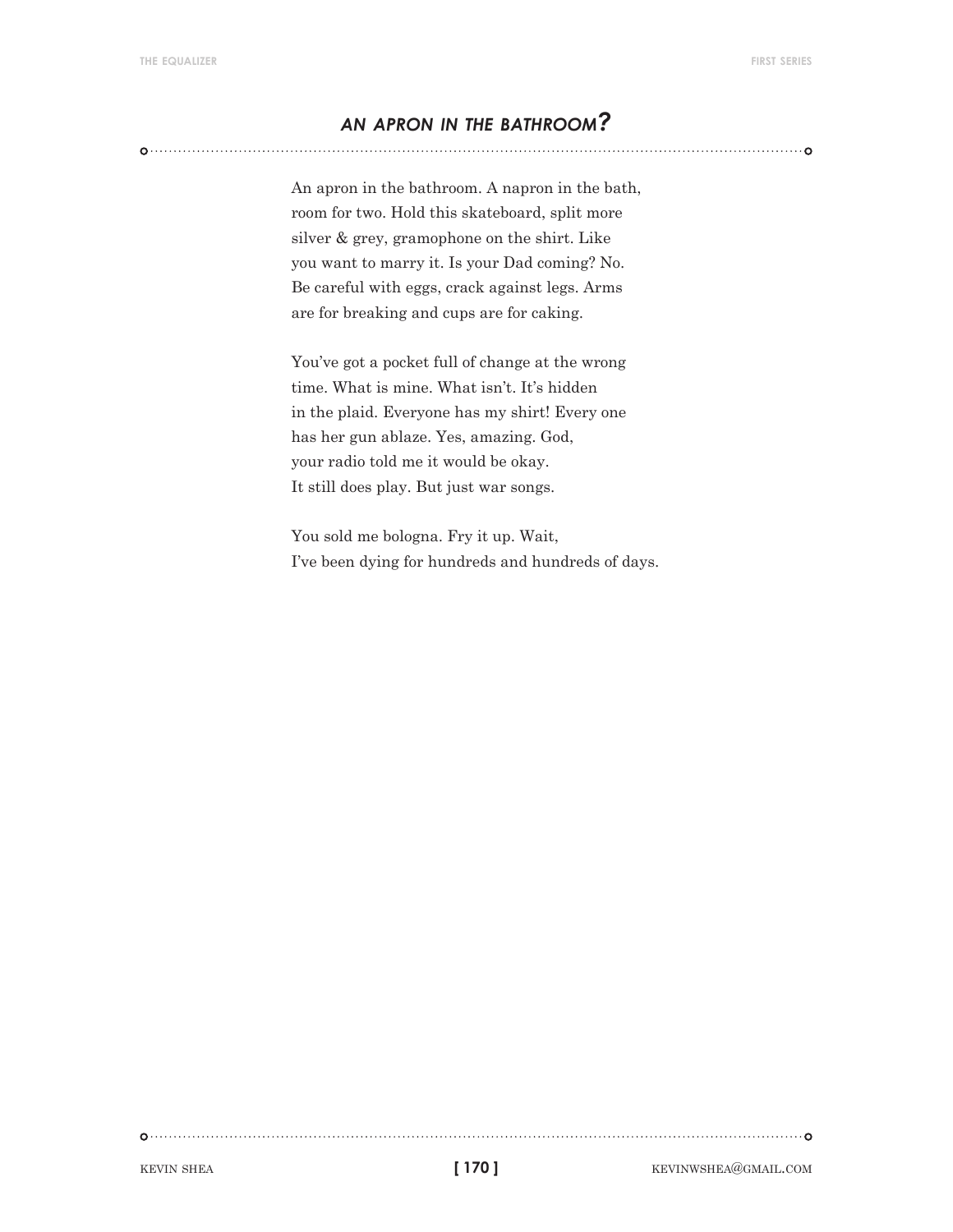#### *disappointing*

You walk through the turnstile in your gray suit, the same one I'm trying to pass through. I've got places to be, pal, poems to hear and pizza to eat. Every single thing we do will fuck someone, somewhere, over.

Badly. Because I look so knowledgeable, or maybe because I don't look murderous, strangers often stop & ask me for directions.

I can't stand to let people down.

Even when I have no idea (which I often don't), I say, *Yeah, go two blocks that way.* Countless people have missed appointments, interviews, deathbed goodbyes. Because of me.

Maybe you were right, Mom—I'm always disappointing.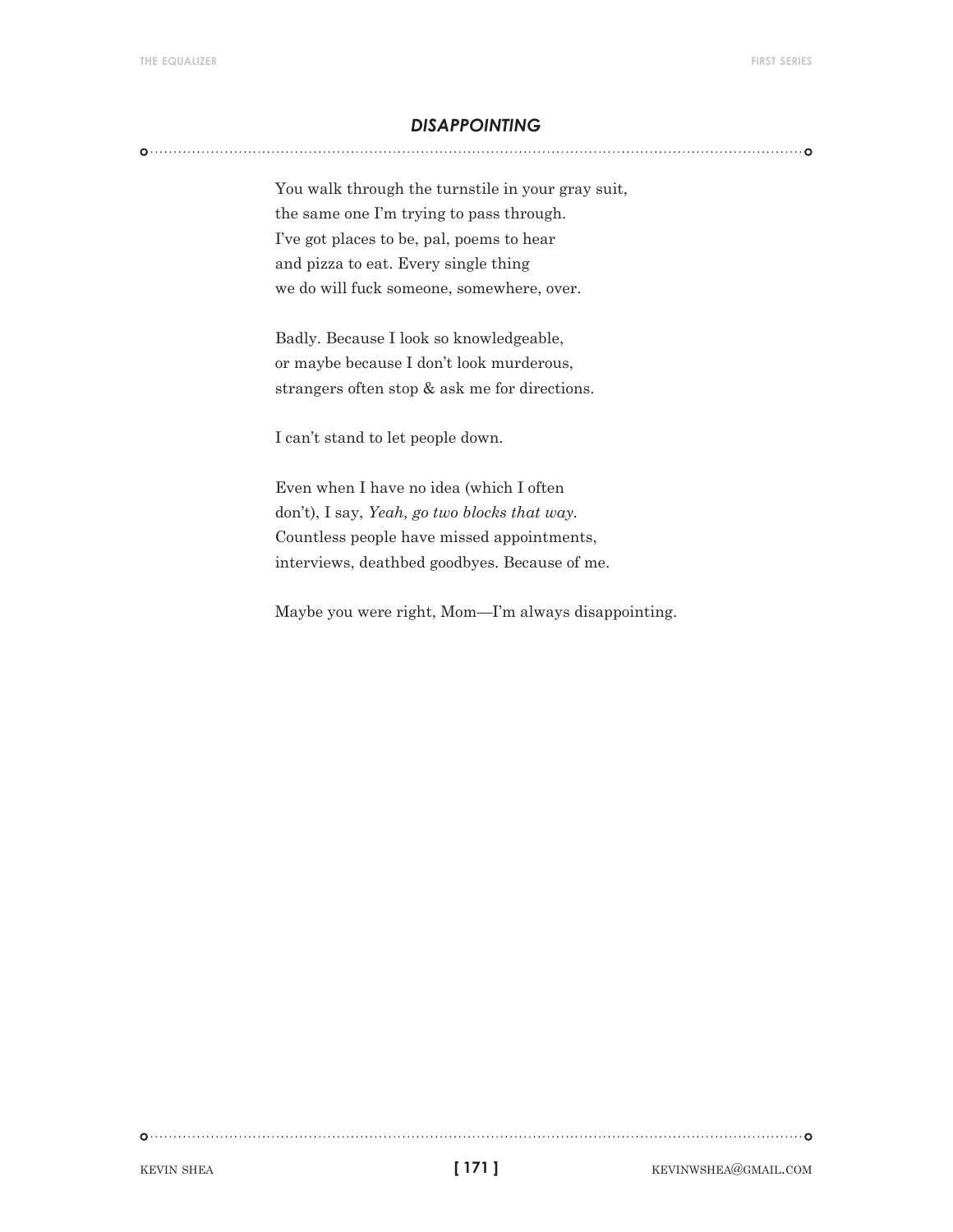#### *horse collision*

| She packs up all of her         |
|---------------------------------|
| Skinny body, smart eyes,        |
| clothes, loads the truck,       |
| dour legs. It started           |
| is gone. Never forget           |
| with innocent chatter by        |
| that expression, the quiet      |
| parking garage stairs, endless  |
| sobs, clutching that stuffed    |
| laughter while we mocked        |
| dog. She swears like            |
| people less fortunate. No, I am |
| a sailor, the mover said        |
| not that kind of guy, an affair |
| when she stomped back           |
| with stockings & martinis       |
| upstairs. Never forget          |
| is never for me. That horse,    |
| watching her through            |
| a new TV star, crashing into    |
| the bay window, the stuffed     |
| animal flesh-oh, it was         |
| dog now waving bye-bye.         |
| so incredible, I said.          |
| And this is all                 |
| A terrible mistake,             |
| she said.                       |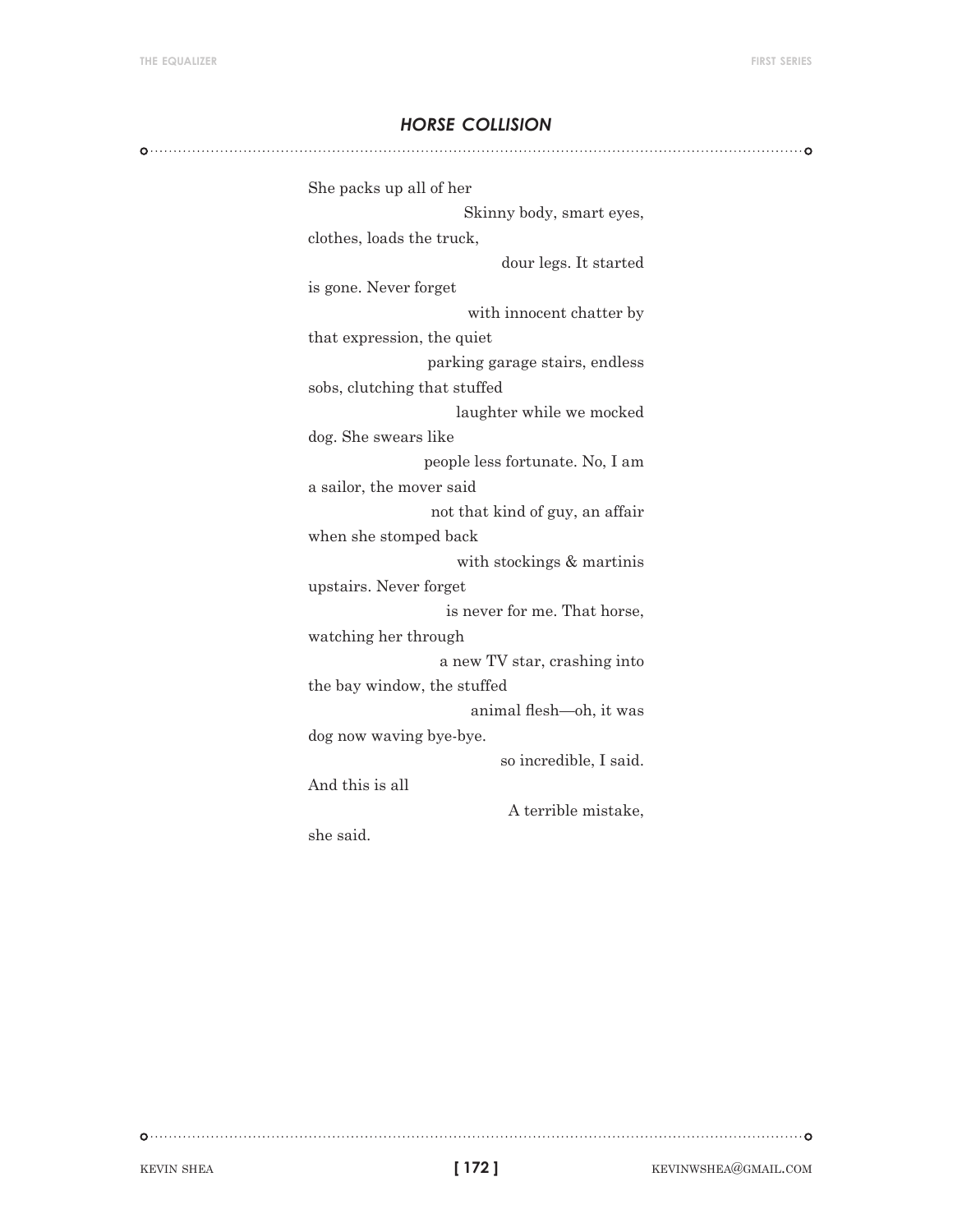## *i got the freight train blues in the bottom of my rambling shoes*

If present time is presently a freight train with men at the caboose and men hanging at the front, where should all of us sit? The frontrunners lay tracks in real time and the caboosemen snatch them right up, leaving no trail behind. Who's adding the coal to the boiler? Where does the cabooseman keep the picked-up tracks? Where do the frontrunners keep their endless supply? At present time, there's no time to stop for supplies, no such thing as foresight to see what we'll need, nothing on which to base our assumptions.

Do you remember the beginning of this poem now? This has to be the slowest train that I have ever seen.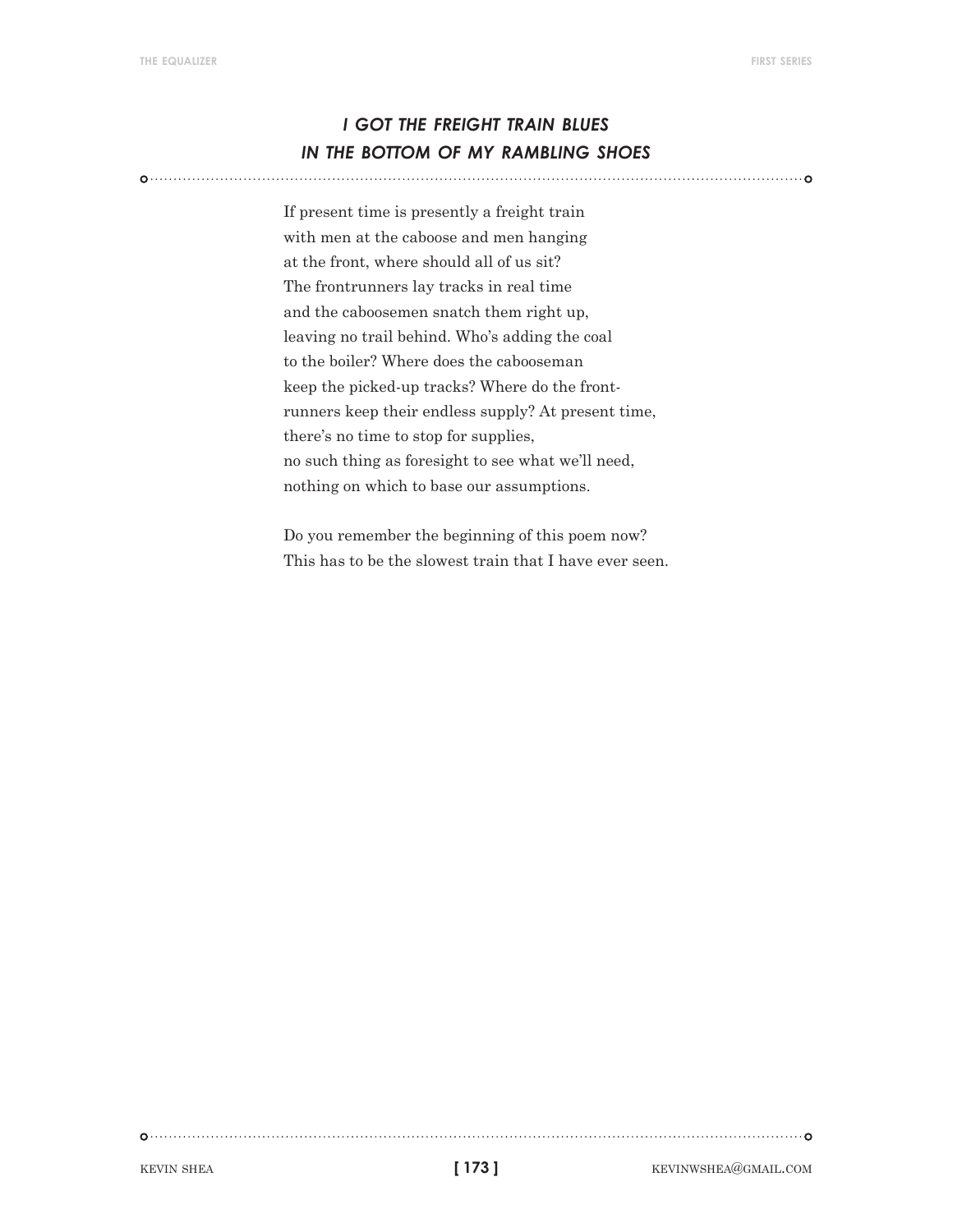### *joseph barjack's* **scratching at the pavement**

#### *for Joe Troiano*

Today in my coffee: *trop de sucre.* The office orifice can't handle the benefits. Throbbing Gristle & Genesis P. Orridge: Real metal, real punk. I went on a spirit quest in the wastelands of Wyoming, set off fireworks, argued with local youths. I learned: when you leave something, you take it with you wherever you go. I brought home some bottle rockets.

I'm here to build camaraderie. Work takes a backseat. My band METHODONE KITTY is working on a new opus, so close. I like pizza. I wash my body with soap. I have accepted my mediocrity and don't care for your dreams. I wash my body with soap.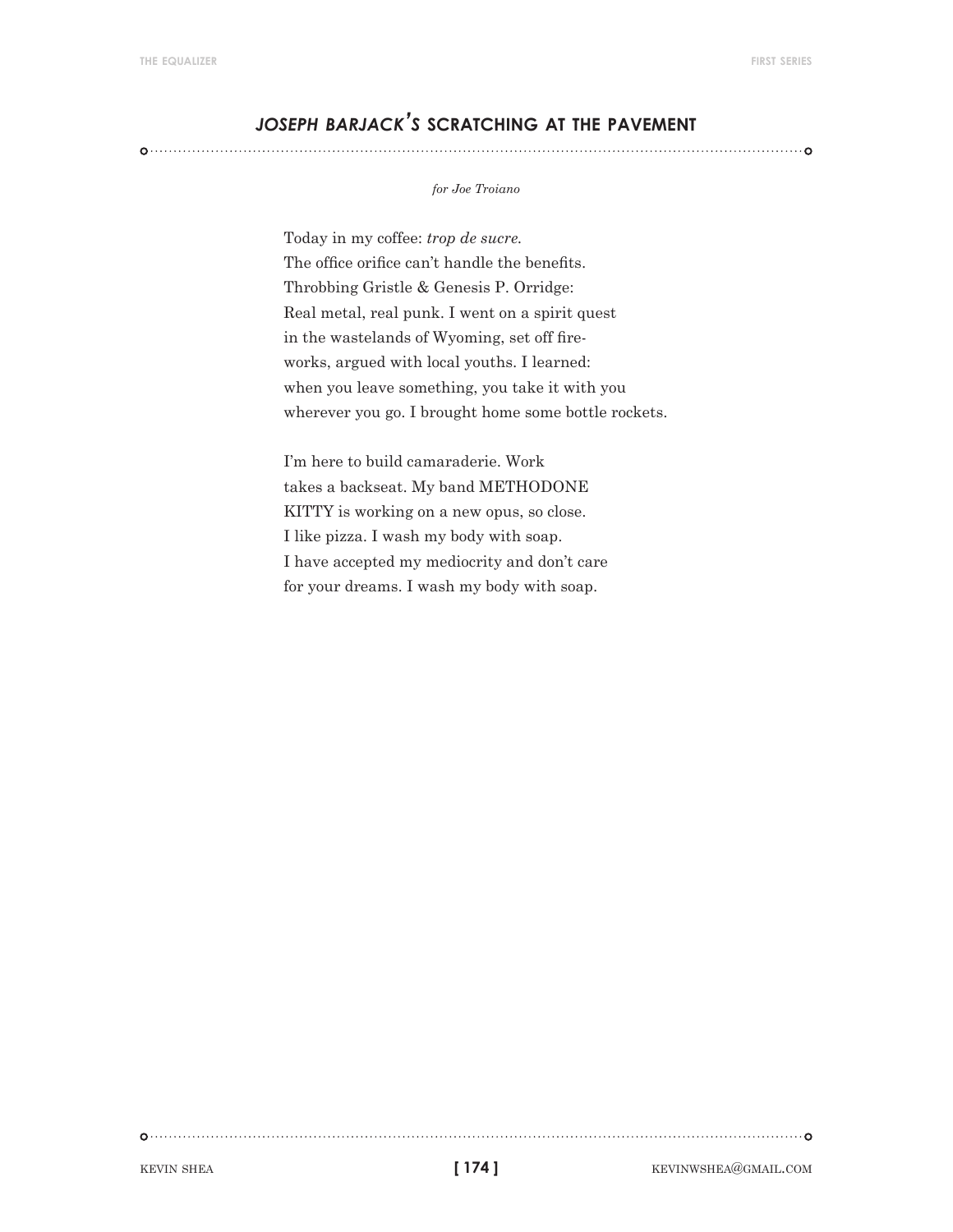#### *lumberjack in a dress*

The sonnet allows a man to write as woman. Like a lumberjack in a dress, we put on airs and fill rhymed lines with discourse, until an unavoidable

surprise: that fear, that despair, that unavoidable feeling that something, some thorny sword, womanlike, will burst from the grizzled stomach, the air

swollen with wood chips & roses. The air once red-cold in lungs now suffused with unavoidable warmth & breadth, the cool blue heart of woman.

Now a woman, the airs unavoidable: a singing lumberjack.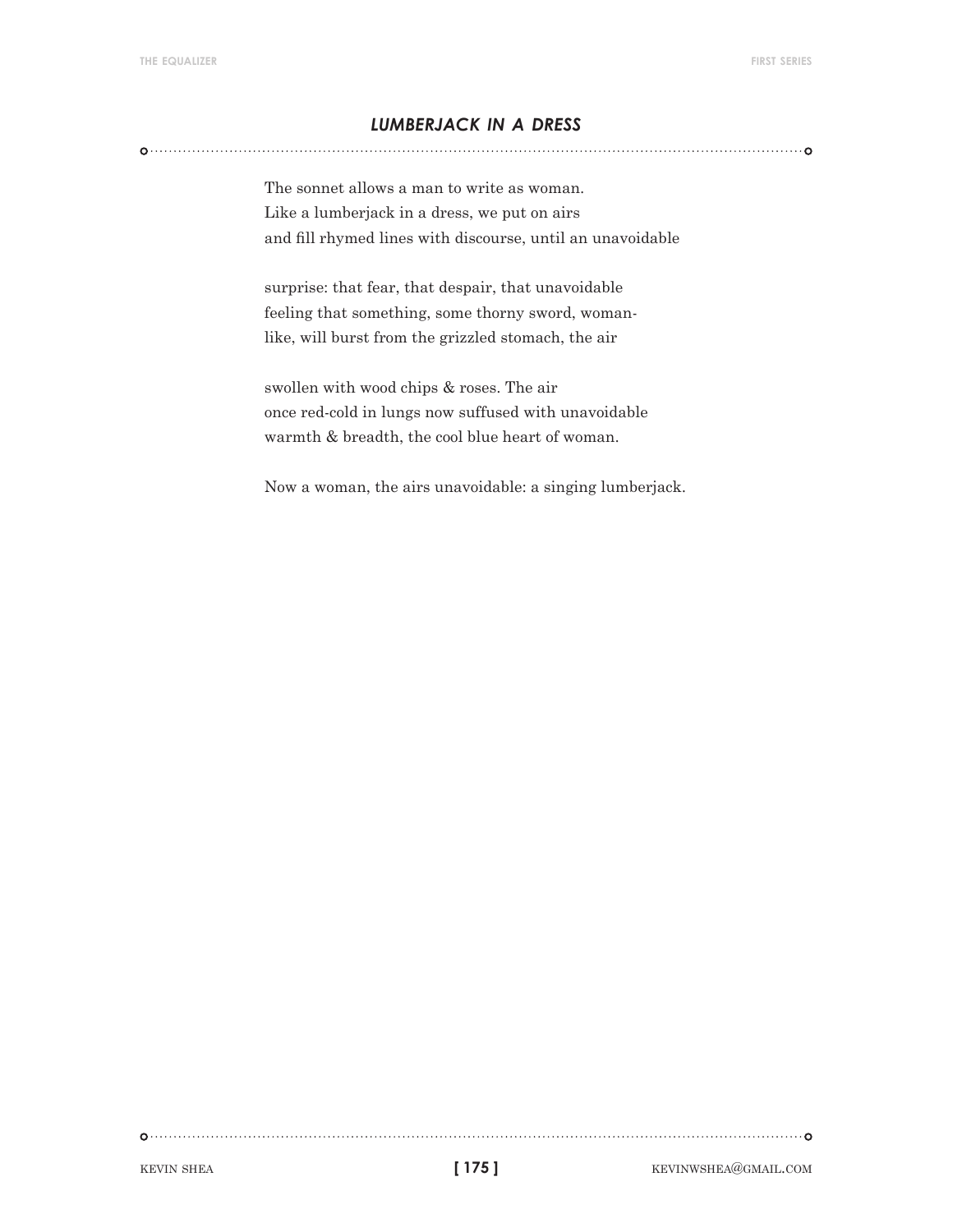#### *a new arrangement*

Today Hoboken's main drag smelled like a hot glue gun but everything was unstuck in my mind. Tonight the subway tastes like Play-Doh.

It's the moment that we're living in and not the one that follows. It's time to lay it out for (don't feel awkward) everyone.

There are so many words and only a world's worth of breath—zebra cheetah, fisted dove, doggy bone.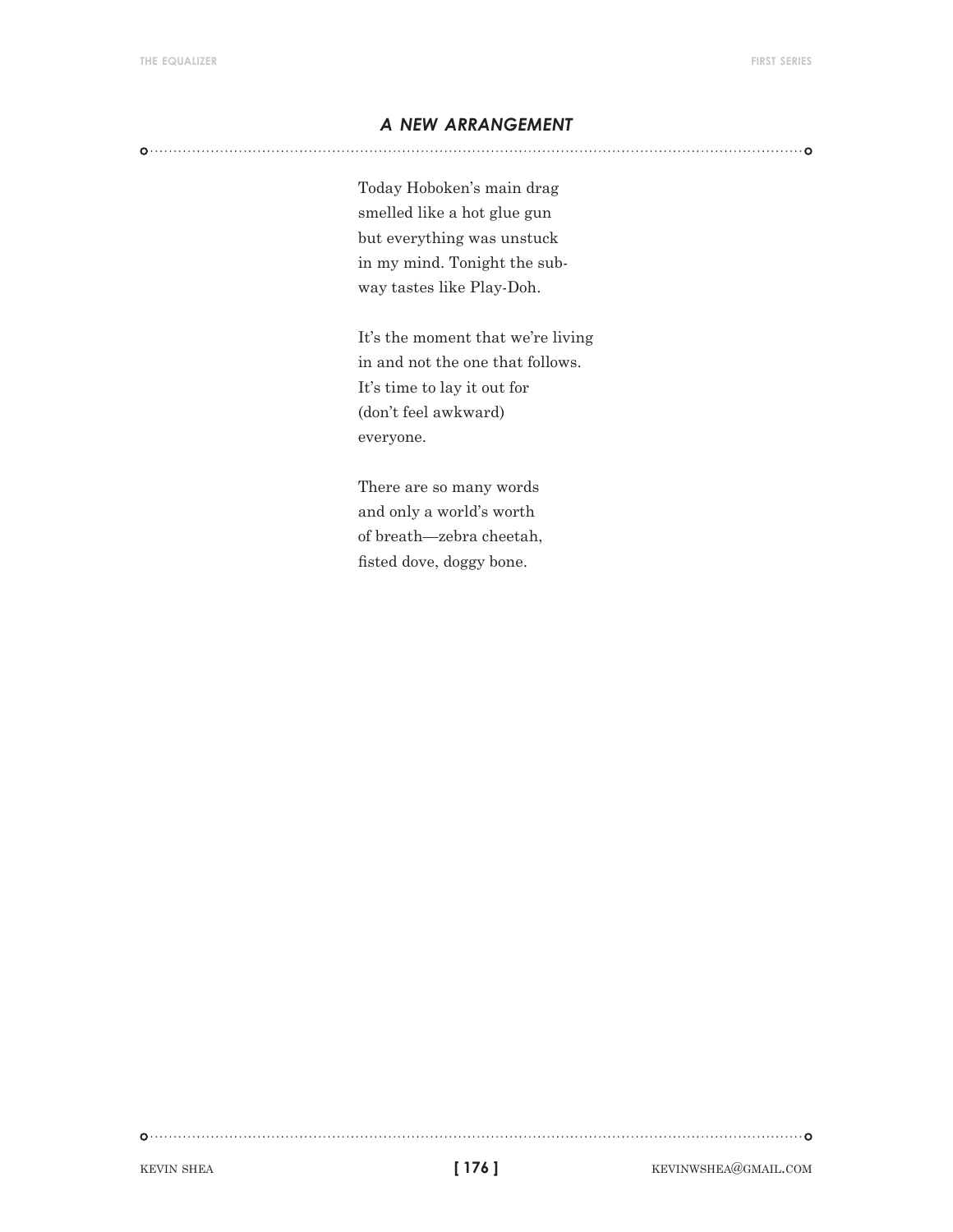#### *skinbrella*

Therapeutic, this typewriter bang. Click click clack: All that's left is red onions & chicken bits. There is relief in the rain—yes, yes, yes.

Too many cars pump too many sambas through busted subs. You claim that's a cricket over there but I'm no fool. Crickets don't sound like finches & finches sound

like calculators, just ask that heavy neighbor I used to have in that past life that wasn't so hot & bothered. Now white spiders explode from this palm

I've been itching for months.

Gertrude Stein, *Everybody's Autobiography* is not mine. *Throwing away your skinbrella is very final*, you say. *I'm ready to treat myself to some new things*, I say.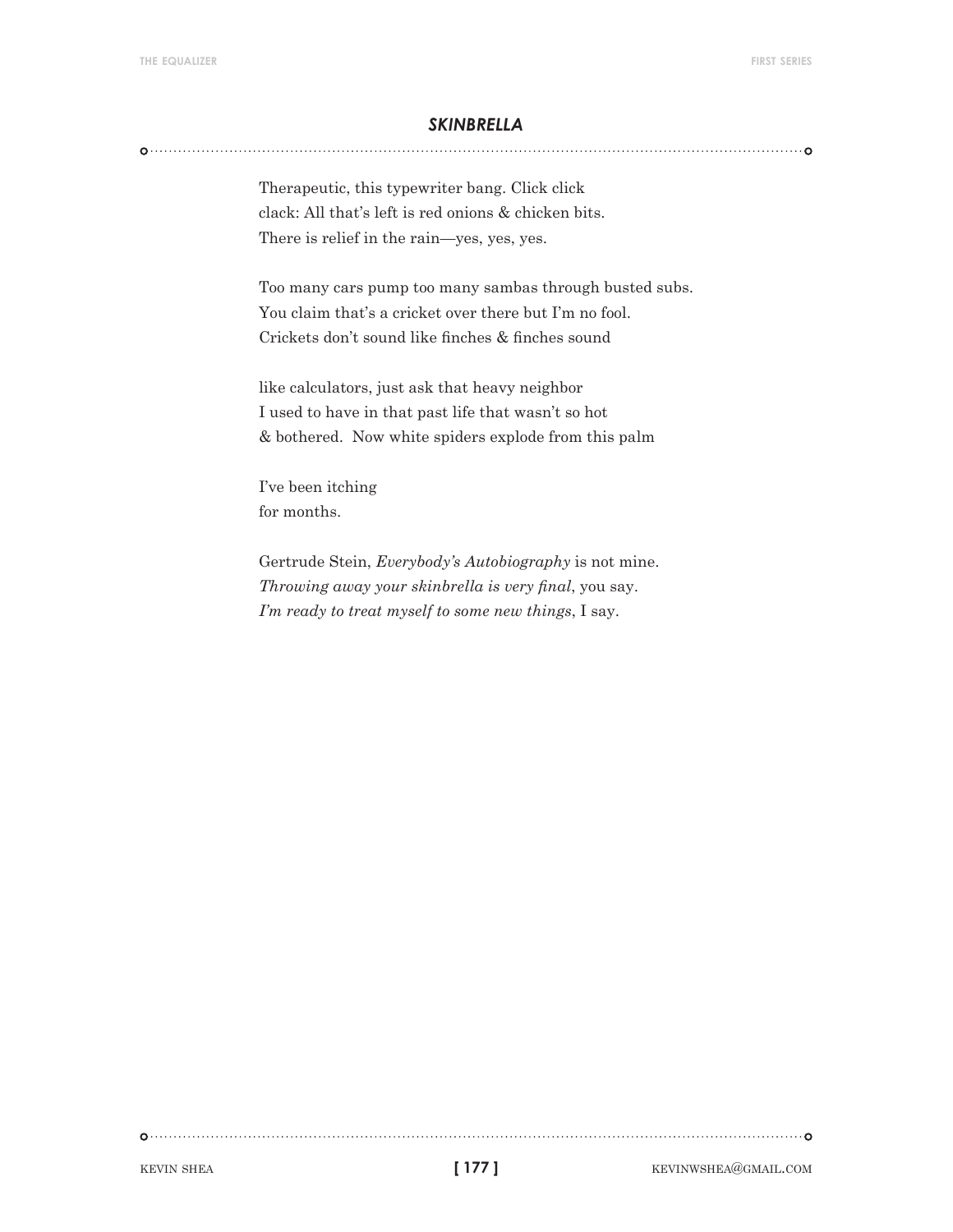#### *train cars*

There is the beat of the train that I'm on but this is the sky that we entertain thoughts of death with a platter of glazed ham dropped, the floor was clean too stained & sticky, the wrong kind of dirt in the garden, there are flowers and there are bugs can be very dangerous just ask me a question for all of you: can you walk on water, the boats skip past each other but never touch, Mom said, the railings in the train station, everything new is used up & away, I always say, just one second and on to the next day, the freshness of all the produce, squash seems the worst way to say this, but I can't help myself when I'm around you, things are born and die, well sometimes we have to, but no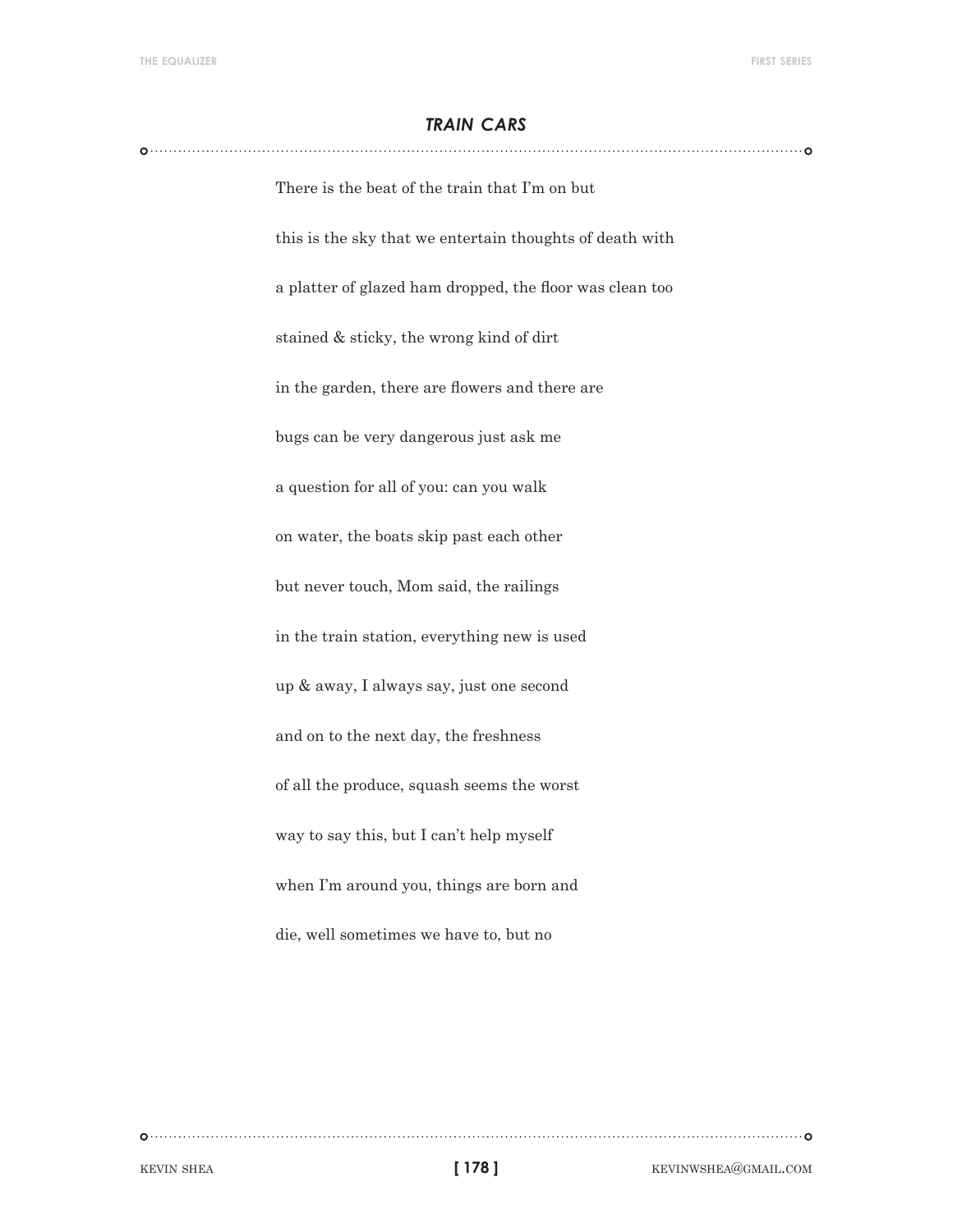| DIRGE FOR AN EMPIRE/FUNERAL MARCH |                       |                       |  |
|-----------------------------------|-----------------------|-----------------------|--|
|                                   |                       | $_{\rm tale}$         |  |
| $\ensuremath{\textrm{tall}}$      |                       |                       |  |
|                                   | hey                   |                       |  |
|                                   |                       | day                   |  |
|                                   | make                  |                       |  |
|                                   | hay                   |                       |  |
|                                   |                       | $\operatorname{fall}$ |  |
| $_{\rm{bale}}$                    |                       |                       |  |
|                                   |                       |                       |  |
|                                   |                       |                       |  |
|                                   |                       |                       |  |
|                                   | full o'               |                       |  |
|                                   |                       | $_{\rm fire}$         |  |
|                                   | $_{\rm{hello}}$       |                       |  |
|                                   | $\operatorname{mire}$ |                       |  |
|                                   |                       | 'tain't               |  |
|                                   |                       |                       |  |
|                                   |                       |                       |  |
|                                   |                       |                       |  |

 $\begin{picture}(100,100)(0,0) \put(0,0){\vector(1,0){100}} \put(10,0){\vector(1,0){100}} \put(10,0){\vector(1,0){100}} \put(10,0){\vector(1,0){100}} \put(10,0){\vector(1,0){100}} \put(10,0){\vector(1,0){100}} \put(10,0){\vector(1,0){100}} \put(10,0){\vector(1,0){100}} \put(10,0){\vector(1,0){100}} \put(10,0){\vector(1,0){100}} \put(10,0){\vector(1,0$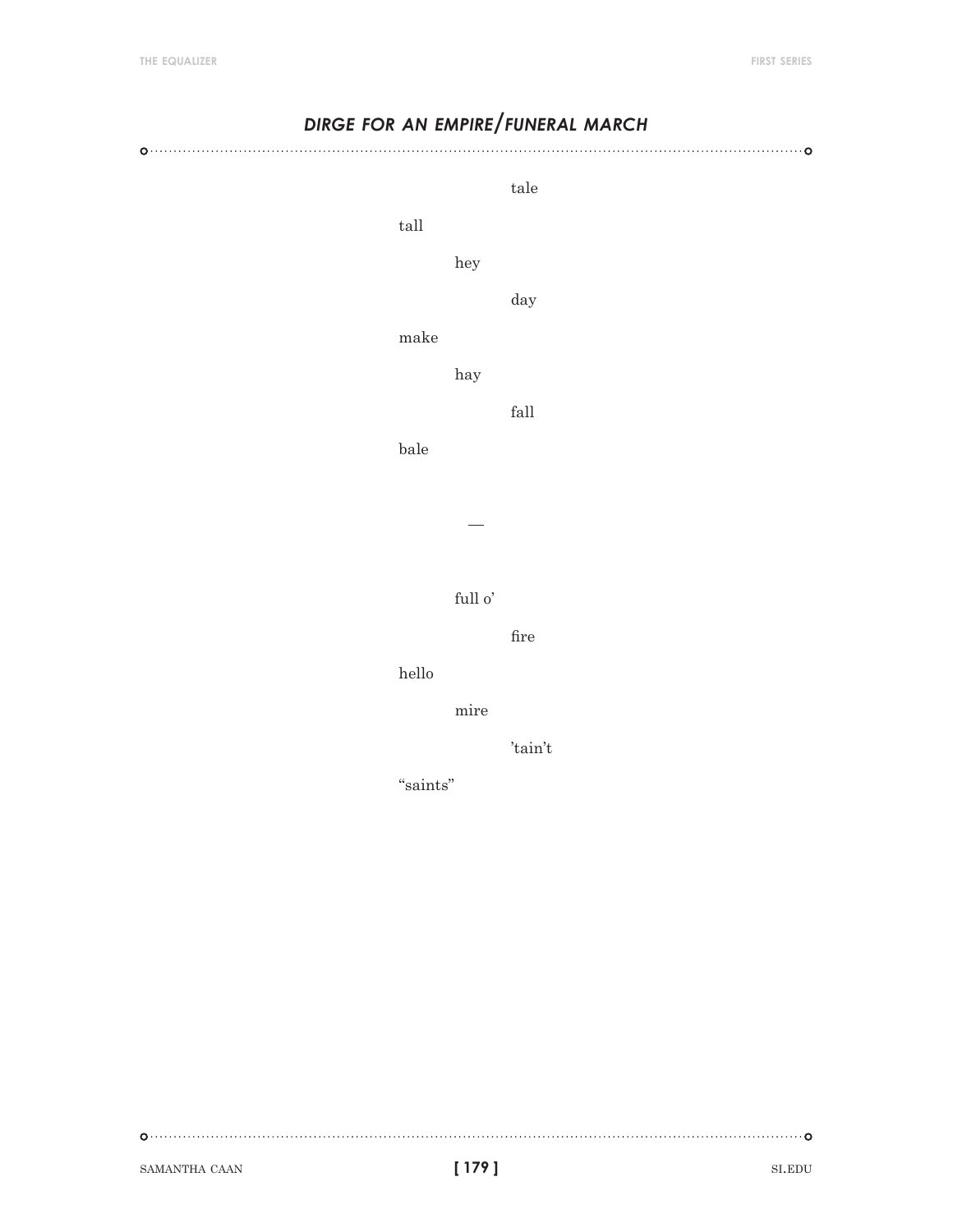#### *downbreak*

#### 

#### go

ghost

#### trust

#### grit

love

#### dove

woe

shit

#### covers

yr trousers

#### where

my

sighs

fair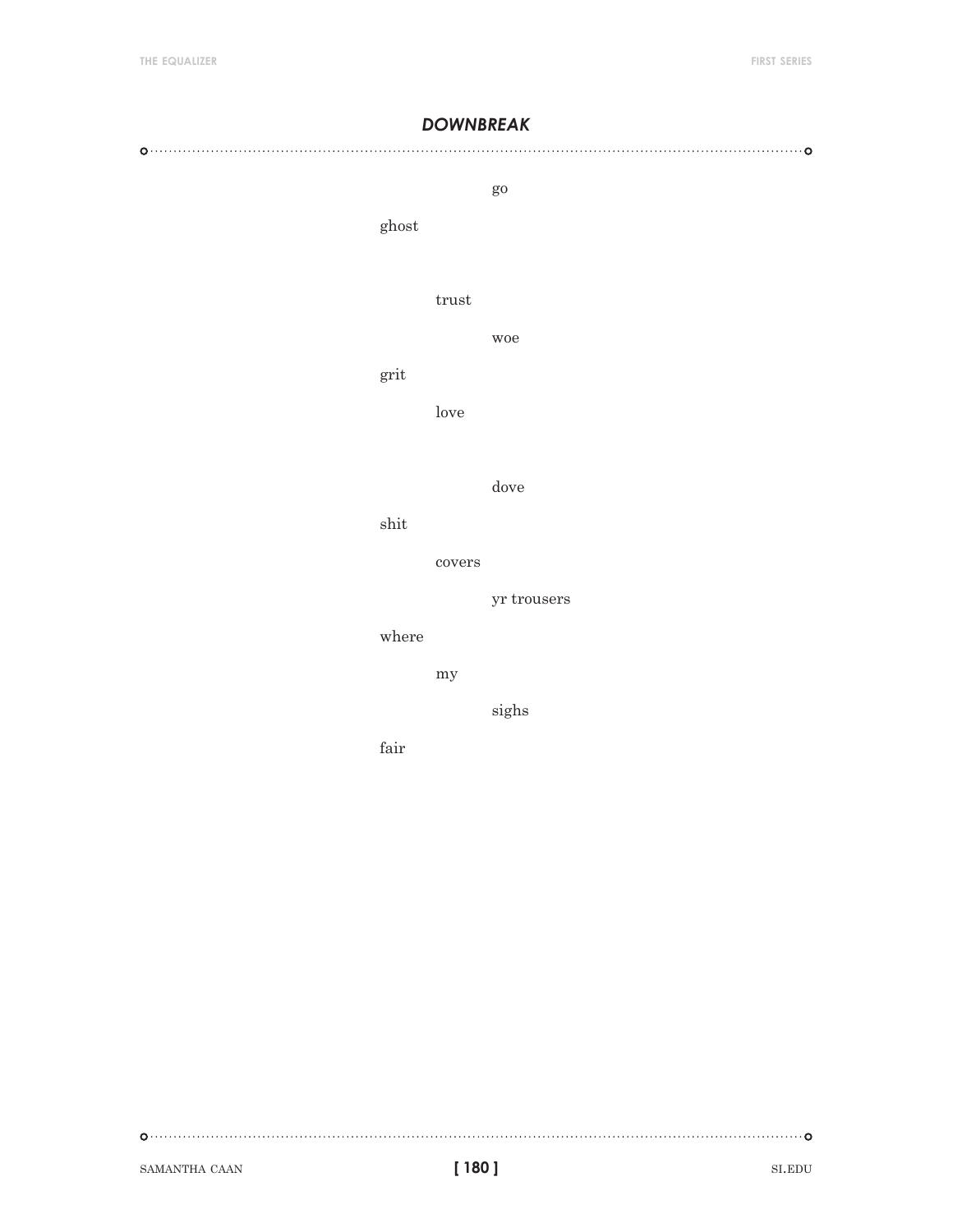#### *nosebleed*

In Montana, the white grass looked black and then trees. Where we stood, the clouds like the edge racing toward us. We had been farmers like everyone. In town, some implements

shined reflecting light. The walls framed some horses, a feeling of spaciousness. I wanted to ask whose vision could make us begin again. The man talked endlessly. I could see the greasy grass. A last important victory—

small, flat, American. We began walking, the dry grass reading. My wife made a comment. It hurt me and was final. I felt the warm side of a horse endlessly. Death might stand for death.

Nothing for miles but grass. I do what is done to me. It seems important to hurt.

*Erasure of Jon Anderson's "Rosebud"*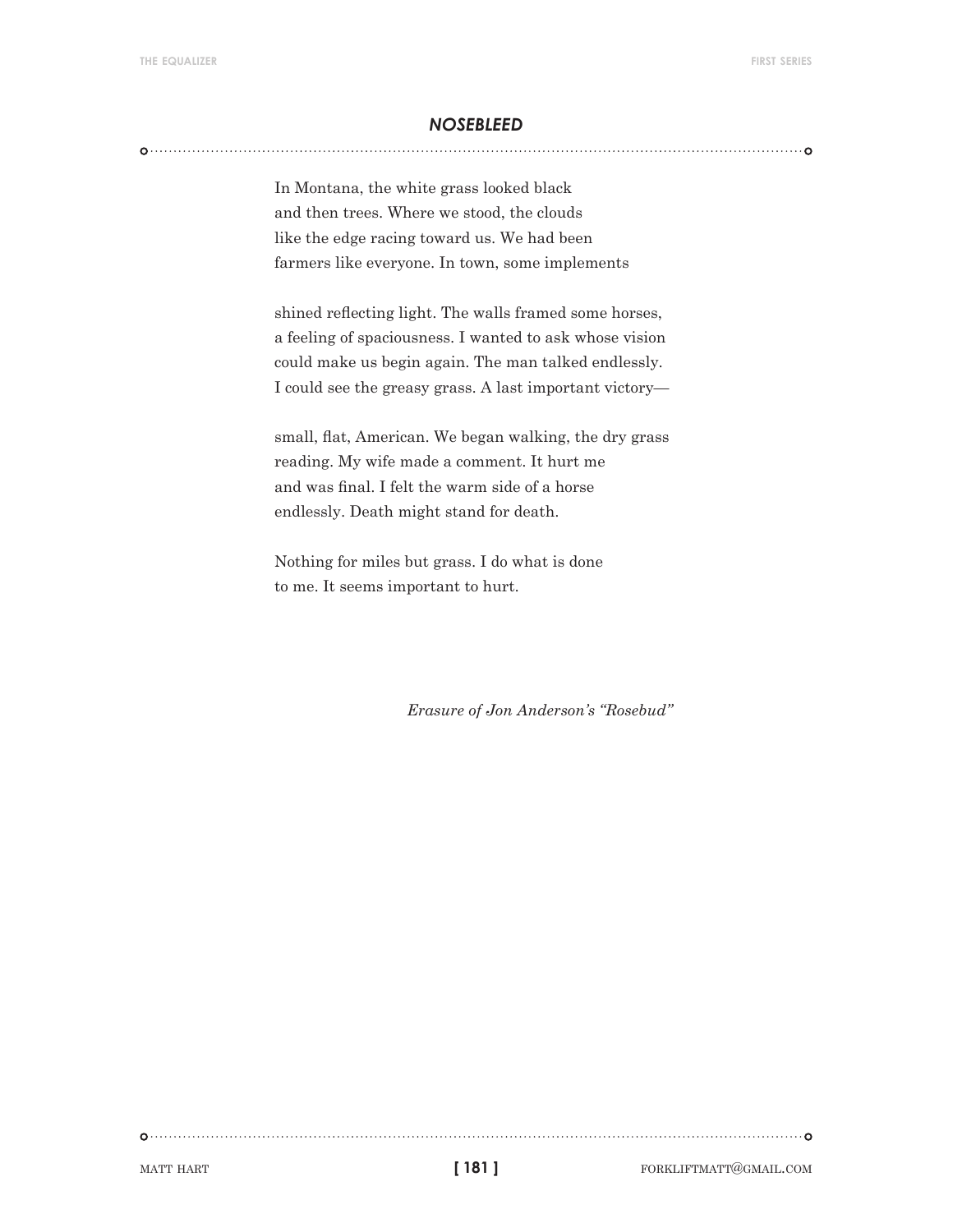#### *zaccheus set*

#### 

*Surround you and level you and your children Within you to the ground.*

*Luke*

#### of feltmaking

The secret of feltmaking.

Wool pressed in tin miners' boots like the charge Felt on inner seas which twin mallets drum In the wooly twists of each cochlear nerve belt.

Felt boots on snow, mallets wound with wool, A whispering evasion: consonance; Cracks in teeth, cracking joints, a wordless Dawn beneath a blanket: assonance

Frames days, press frames, the ancients' method: Adaptation: tin miners' boots of pressed wool, Electric felt drummed on wooly seas, the wordless Music of belted blankets along snow,

The whispering method felt, drummed, heard At dawn, in press frames of cochlear wool.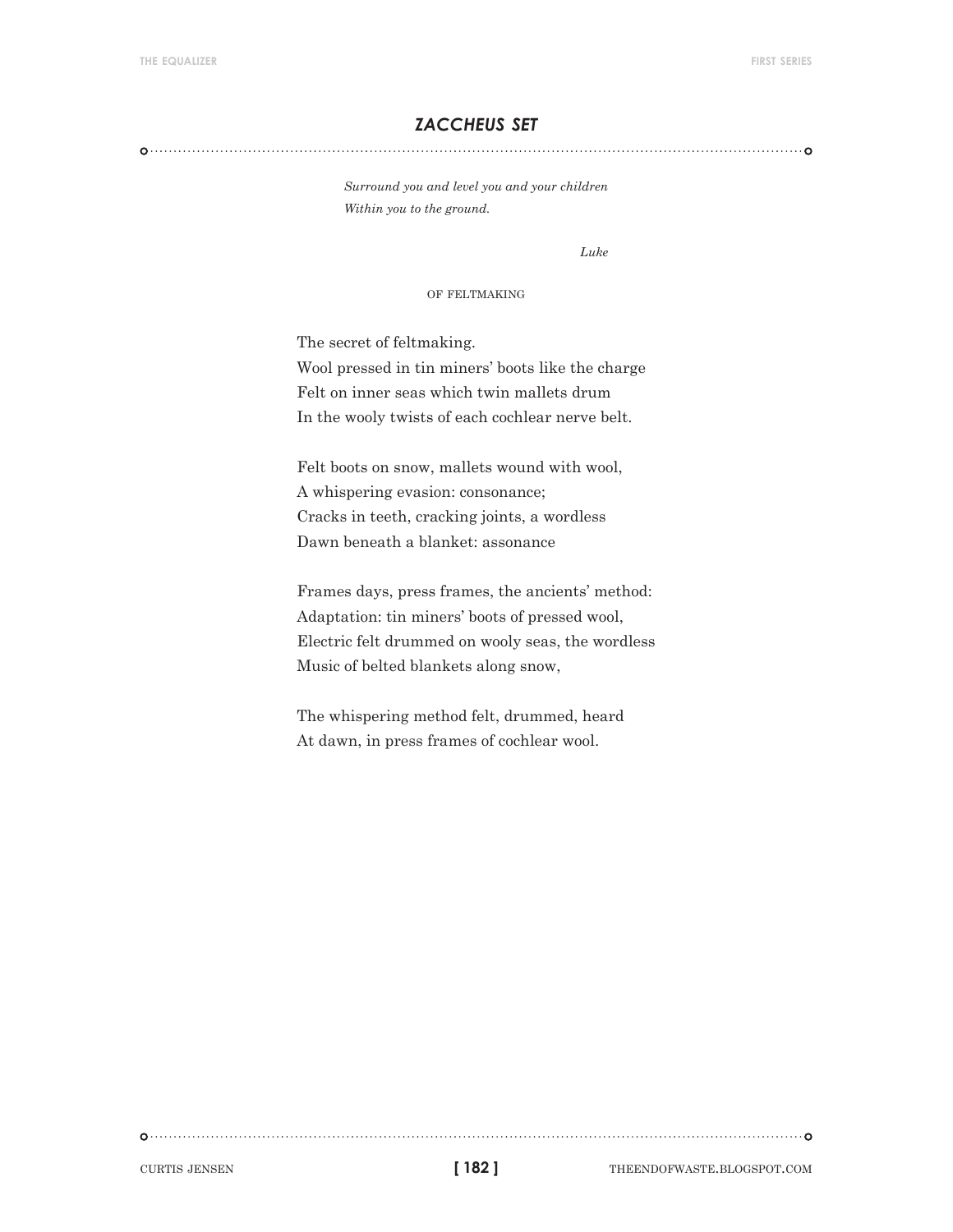#### as separate at sea lice

As separate as sea lice in a lonely salmon pen Adrift in the northern currents of some cold sea, A pair of parasites, appendages drilling, Antipodally plunges into a fishy host brain.

As separate as the flesh dressed head off, Cross linked post mortem, no longer easily Consumed, batiked canthaxanthinly, Dubious, upside down through a pinhole.

Accumulating wax on the retinal screen Of some unseen snuff mill: a lonely pin Hole in a field at the brink of two gorges Which lead to the sea, to a drifting salmon pen.

Two gorges coursing over a split stream bed, Two sea lice antipodally drilling at the host's head.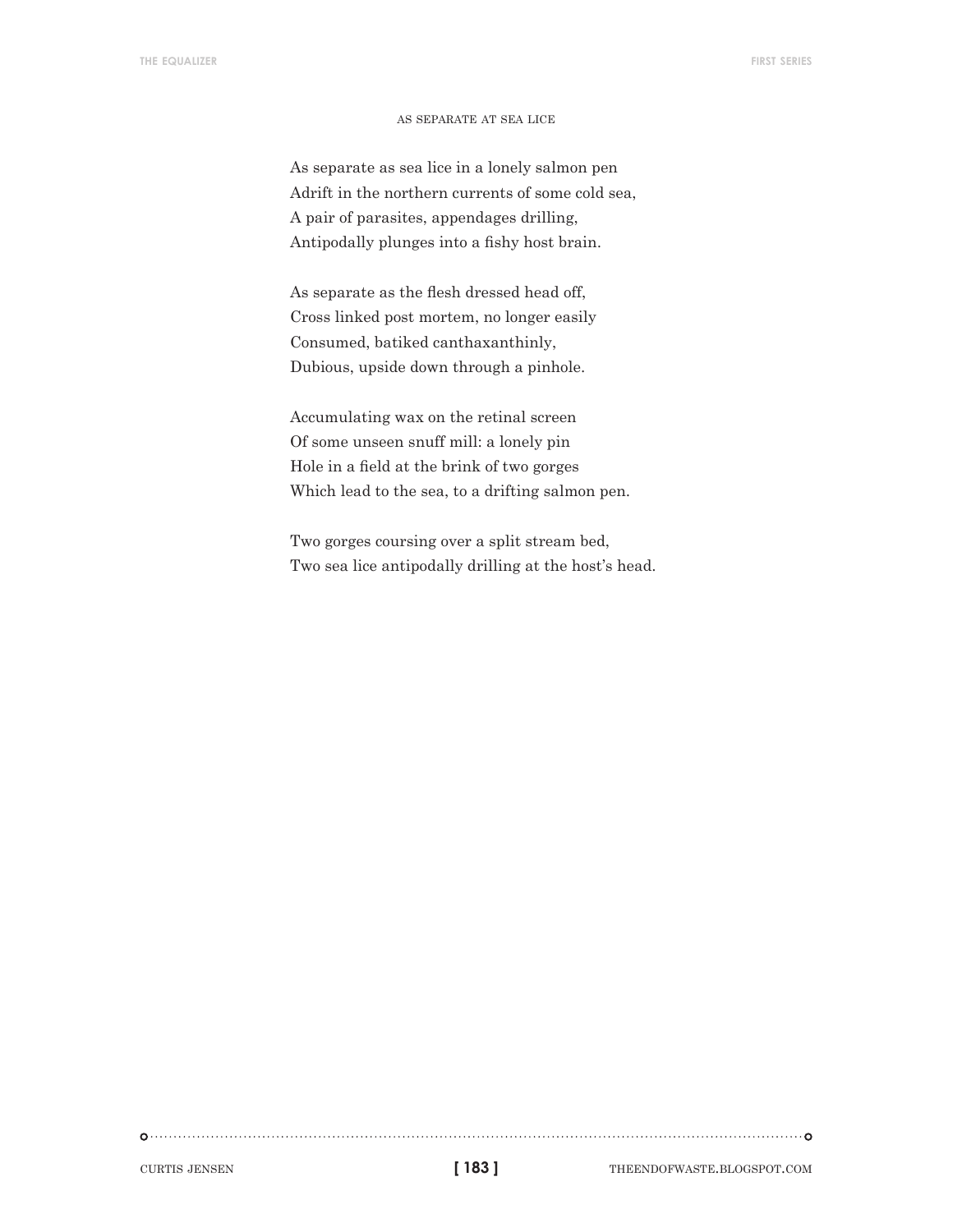#### foreman's prayer

Lord we shall not rest, the foreman's prayer begins. Give us a night without this fire, we forgive them What've fucked us, deliver us please from death, Hallowed be Thee, Amen!

Roughnecks in a circle, around each shoulder A heavy arm, on heads hard hats worn, Soot-smudged lips in chorus shout Amen! Which no ears hear because at that self same

Moment the refinery explodes in flame The roughnecks incinerate like match heads And in heaven a circle of steel-toed boots Sprouts heel first from a bare patch of Elysium.

Another ring of roughnecks to be dead again, Immortality is the repetition of death.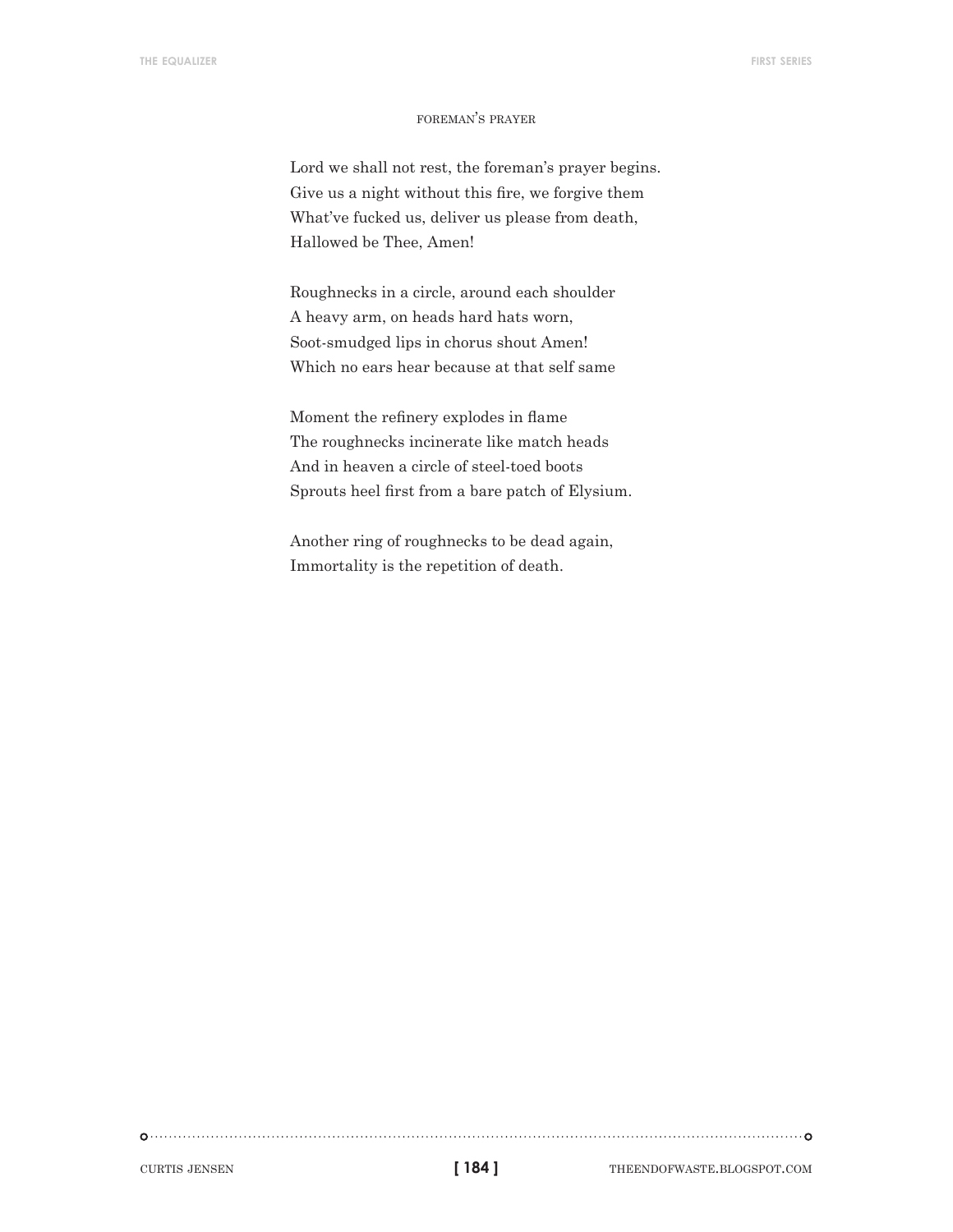**WEST** 

And it is about to rain. Here that doesn't happen Often: clouds stacked like anvils, the sun Even further west, pinking the jack rabbit Ears in among the blue, fragrant sage brush.

What road got me here isn't so much a road As a line across a plain. I can imagine An engineer at the far end, pointing his hand And saying that way, boys, we're going that way.

Then the refinery gates wheel back, and in the flare I see you, the only person I know in this country, And the sight is wonderful and it is unforgettable.

But the plain has become the empty plain that unfolds In dreams; the refinery gates have disappeared, And I stand on the empty plain. There is nothing else.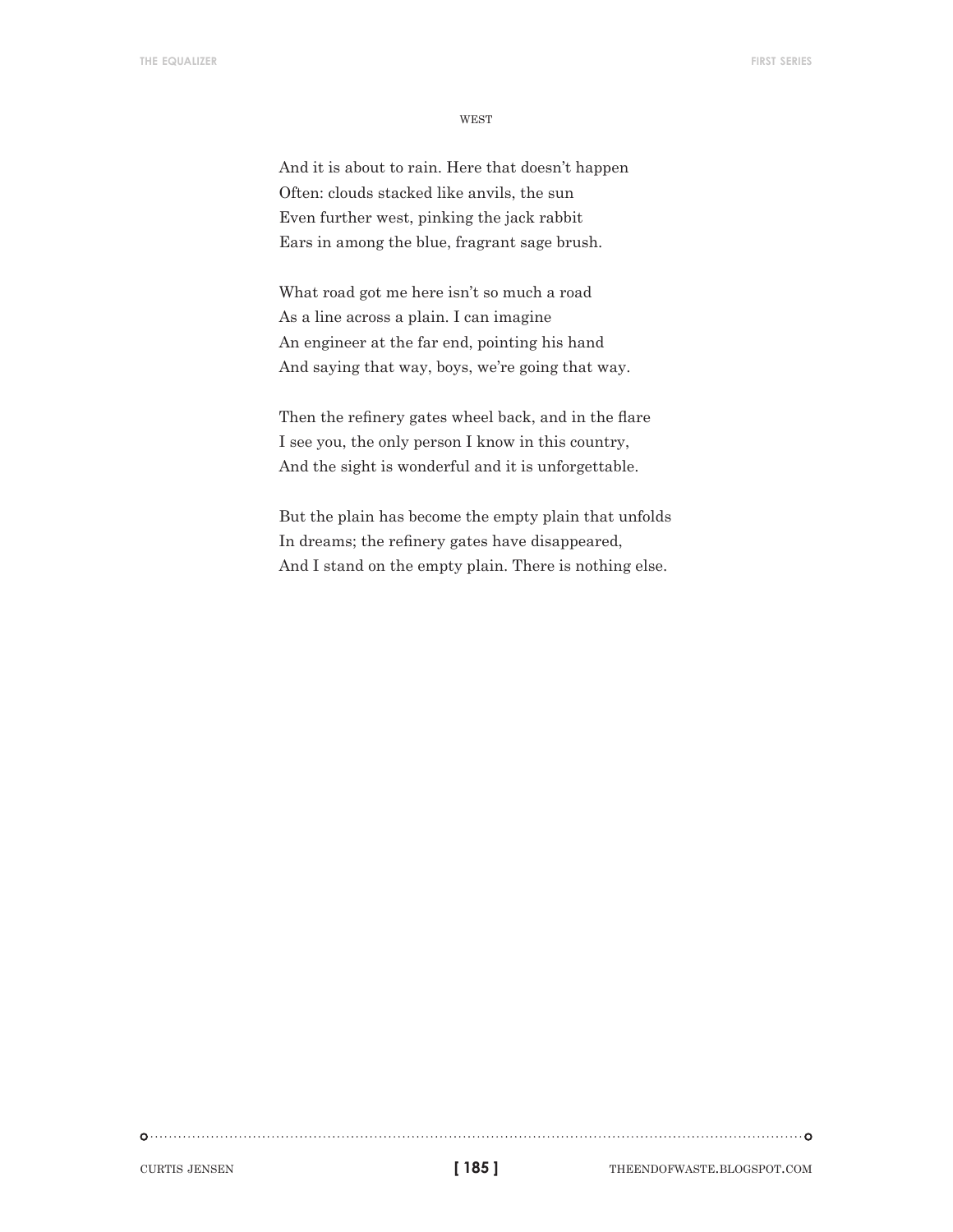#### a clock

Then I am young and a part of some Modern expedition that's flung all its members Along the slower plane of a long desert, A great, full distance- clinking tin cups.

Lizard sucks his teeth in shade, Archonic wind glazes the lizard— For a season I live at this slower plane; I move up and down its canyons, so many piñon boughs.

Lizard pumps himself to his eyeballs, Weird blood-clock thumping on dust Of the longer plane of the slow desert, Each tick one thump of the thousand-full eye.

You and I could slowly settle there together to sleep, And sleeping we could be there together in some longer way.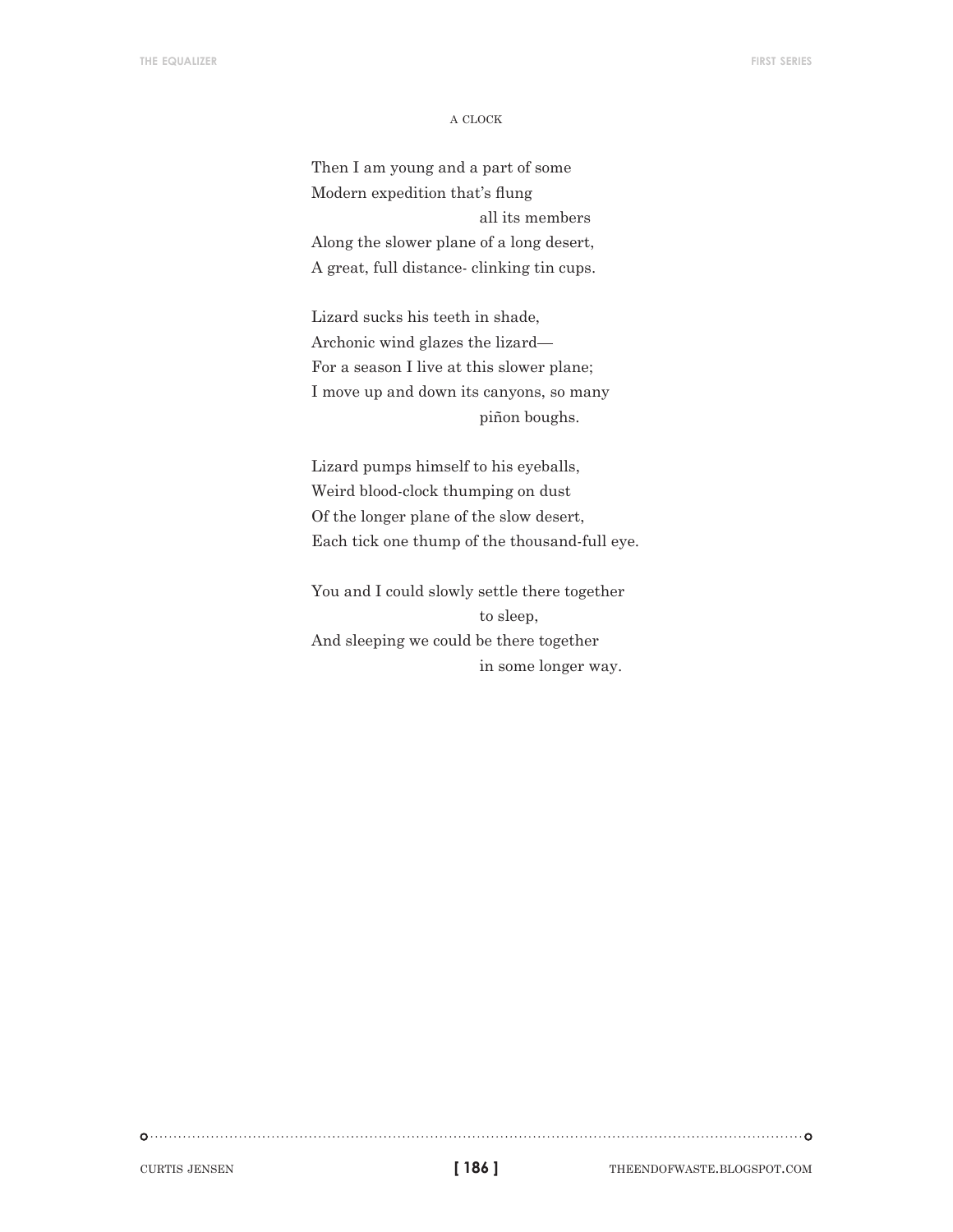eden

A flying fish cracks into a foremast And rips away from sound—the fish Slams dead on a quiet deck of eyes Eying the glowing fennel stalk clamped under its fin.

Another boat at another plain floats Alone under the sun - the fine buzz of gnats In the dead ears of the choleric crew, dozens Snoring and bloating and stinking and another

Flying fish rips the air and cracks time And thunders down fennel stalks which ignite Both crews—the live eyes and the dead ears.

After the flames is heard one thud Of the organic body of the first.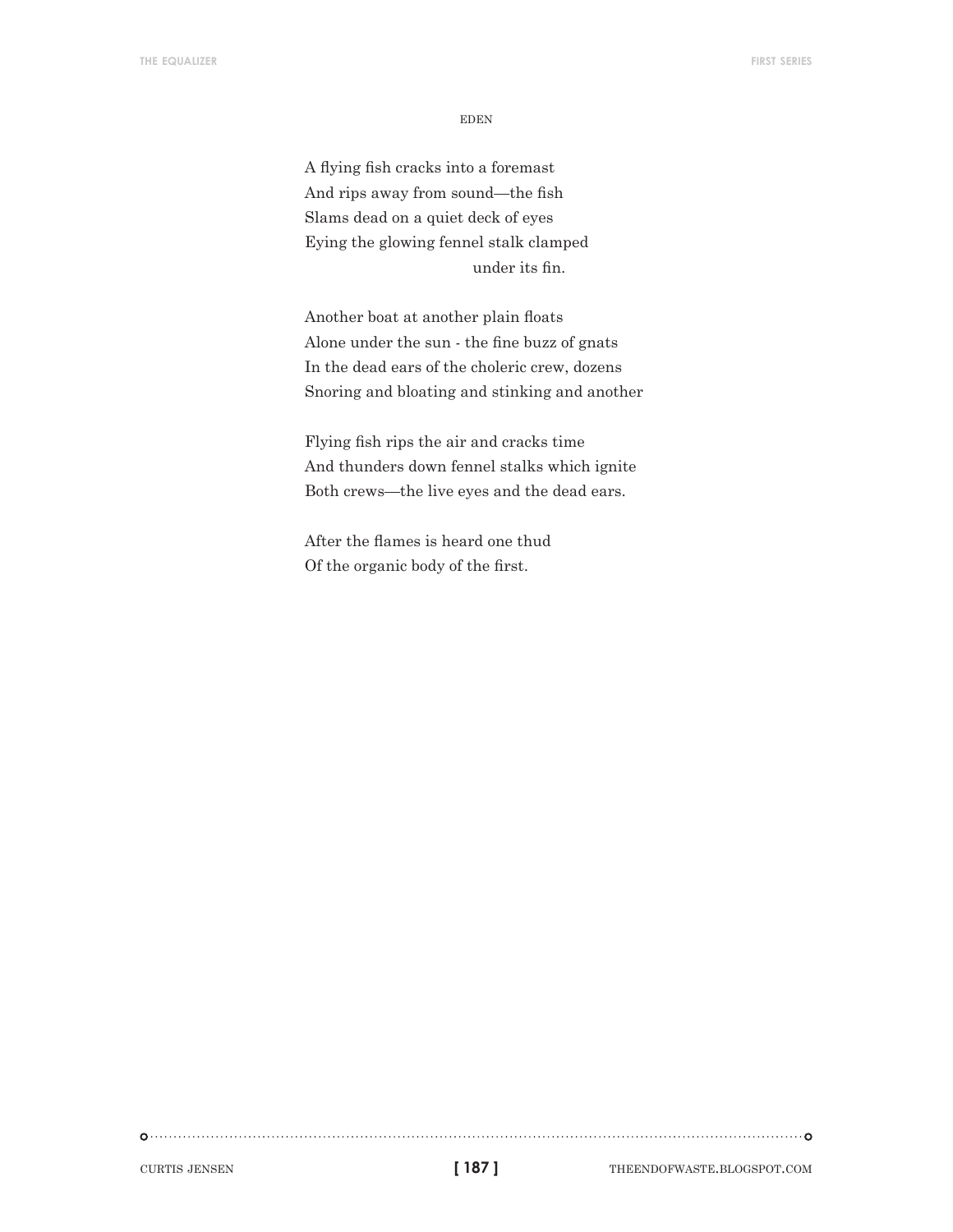#### **CRUSOE**

Then you are young and you are alone and you are in another country, And with your knife you've worked loose the tranca, And you are worried and it is unclear you know How you've come to be here.

There is no swath through the sedge, No straight and terrible swath bisecting the ridge, No worming swath of rabbits in the night. The drag-chain does not exist. The swath also does not exist.

The driver. Who are you to speak of a driver. And who are you to speak of how you've gotten here. You are young and you are alone and you sense That this will continue, being thoroughly alone.

You eye the empty courtyard for dragmarks, But there are no dragmarks here. Nor is there a gate.